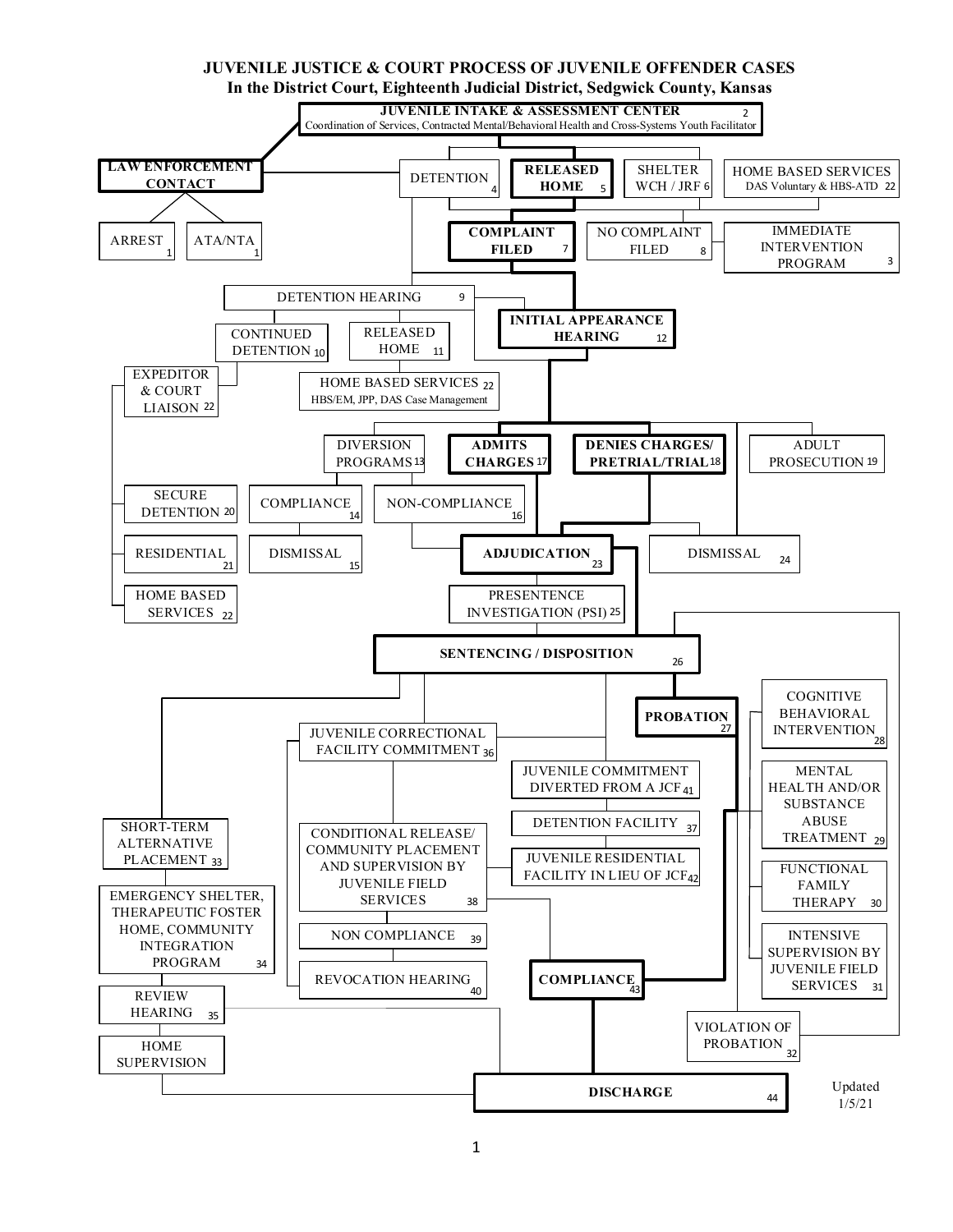# **Table of Contents**

| <b>Description</b> | Box # |
|--------------------|-------|
|                    |       |
|                    |       |
|                    |       |
|                    |       |
|                    |       |
|                    |       |
|                    |       |
|                    |       |
|                    |       |
|                    |       |
|                    |       |
|                    |       |
|                    |       |
|                    |       |
|                    |       |
|                    |       |
|                    |       |
|                    |       |
|                    |       |
|                    |       |
|                    |       |
|                    |       |
|                    |       |
|                    |       |
|                    |       |
|                    |       |
|                    |       |
|                    |       |
|                    |       |
|                    |       |
|                    |       |
|                    |       |
|                    |       |
|                    |       |
|                    |       |
|                    |       |
|                    |       |
|                    |       |
|                    |       |
|                    |       |
|                    |       |
|                    |       |
|                    |       |
|                    |       |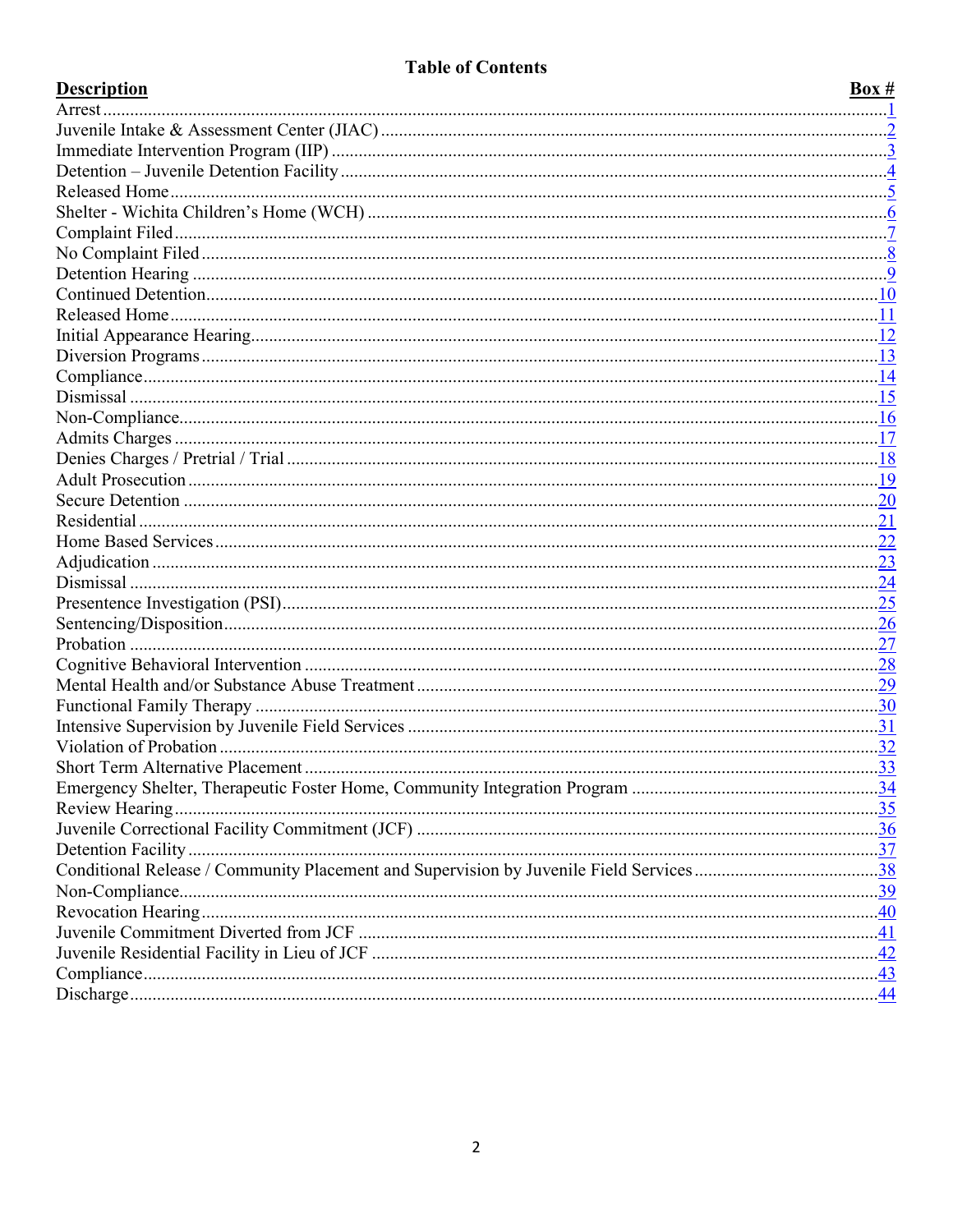# <span id="page-2-0"></span>**1. Arrest**

A juvenile is arrested by one of the law enforcement agencies in Sedgwick County for allegedly committing a crime, a status offense, or for having an outstanding warrant. Status offenses include: Runaway, Truancy, Curfew, and Purchase/Consumption of Alcohol. After the arrest is made, the youth is taken to the Juvenile Intake Assessment Center (JIAC). Youth suspected of illegal behaviors may be issued a Notice to Appear (NTA) or an Agreement to Appear (ATA) to schedule at assessment in lieu of arrest. (Note: An arrest does not need to occur for a complaint to be filed. See Complaint Filed – Box #7).

# <span id="page-2-1"></span>**2. Juvenile Intake and Assessment Center (JIAC)**

The mission of Juvenile Intake and Assessment Center (JIAC) is to connect referred youth with appropriate services in order to limit their involvement with the juvenile justice system. JIAC collaborates with families, law enforcement, the courts, schools, area social service agencies and the community-at-large to help referred youth access resources that can increase their potential for making healthy, socially appropriate lifestyle choices.

When a juvenile arrives at JIAC they are booked in. This includes gathering demographic information, taking a photo, and collecting fingerprints for alleged misdemeanor/felony charges as well as collecting a DNA sample for certain offenses identified by statute. The juvenile is searched via a pat down and electronic wand scan, and their property is inventoried. JIAC staff check for outstanding district court warrants and a risk assessment instrument, the Kansas Detention Assessment Instrument (KDAI) is scored to help determine whether the juvenile will be held in detention or released to another less restrictive placement. The KDAI examines factors such as the seriousness of the alleged offense, legal status, aggravating factors (escape from a secure facility, warrant, probation, etc.), and mitigating factors (parental supervision, school attendance, age of first offense, etc.).

After booking, the juvenile is assessed by JIAC staff. The assessment includes the juvenile's history of antisocial behavior, family circumstances and parenting, school and/or work situation, peer relationships, substance abuse, leisure and recreation activities, personality/behavior traits, anti-social thinking and mental health. Several instruments are used as part of the assessment including the Risk for Reoffending and the Massachusetts Youth Screening Instrument (MAYSI-2). If there are risk factors identified by JIAC staff through the assessment, the juvenile can be referred to services in the community. It is the responsibility of the juvenile and families to follow through on the service referrals with the support of JIAC staff.

Newly implemented evidence-based programs and practices include a Coordination of Services program, contracted mental/behavioral health services and a cross-system youth facilitator.

Coordination of Services is a program targeting youth offenders, at-risk youth, and the parents or other connected adults involved in the lives of these youth. The goal of this program is to prevent recidivism (reoffending) and risky behaviors, while increasing supportive relationships between youth and caregivers. The program offers youth and their parent(s) or other connected adult(s) a seminar to attend together thus providing an opportunity to learn the same skills and information simultaneously. Additional goals of the Coordination of Services program is to increase success with youth on community supervision, those released with conditions and those who were unsuccessful with the Notice to Appear process to reduce further juvenile justice system involvement.

The contracted mental/behavioral health services incorporate licensed mental health professionals, operating under a physician, into the services available at intake. These professional services provide psychiatric assessment of youth who are displaying warning signs and symptoms for suicide at intake and crisis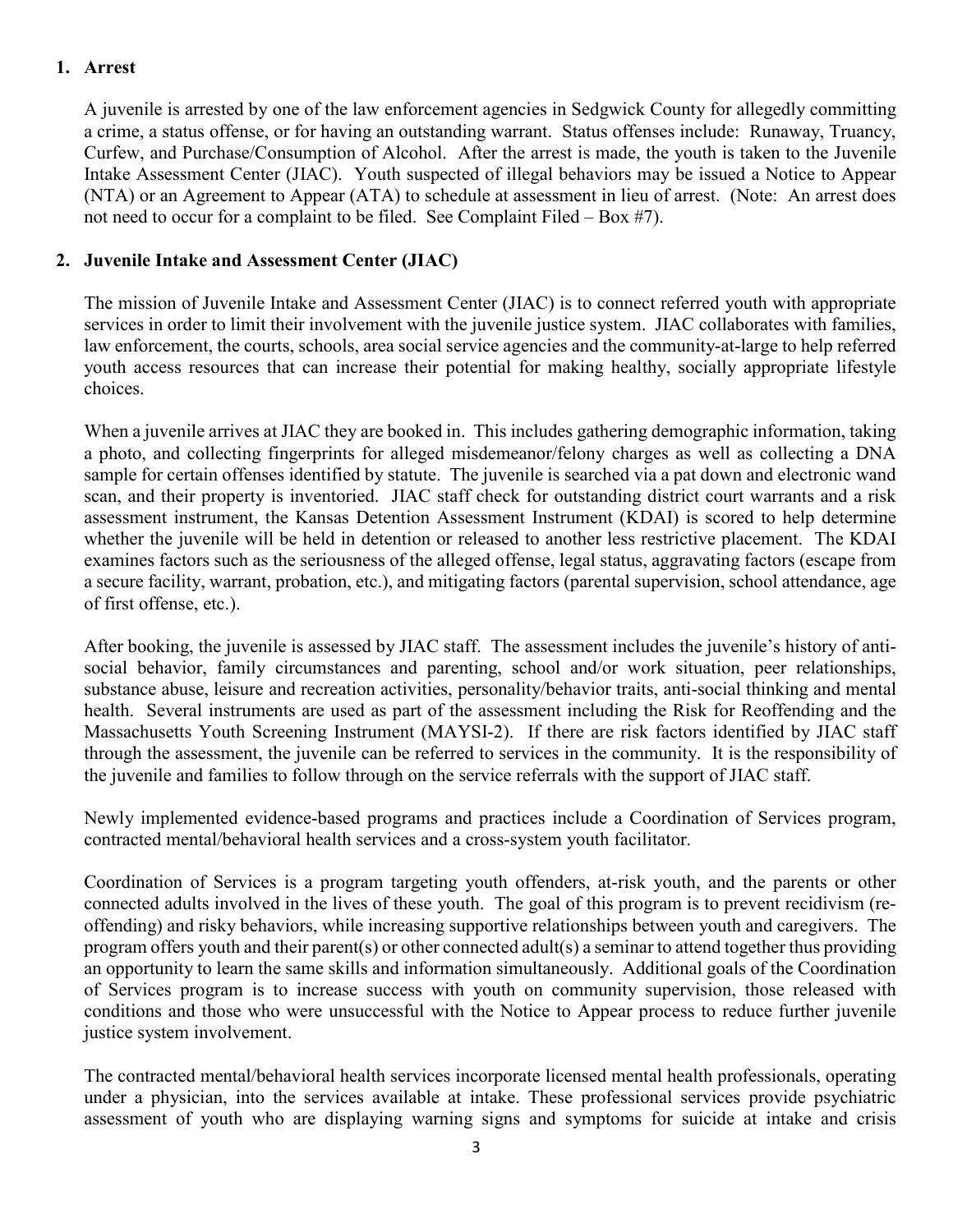prevention services to attain and maintain stability of juveniles directly admitted to the Juvenile Residential Facility (JRF) who are experiencing mental health issues. The goal of contracted mental/behavioral health services is to develop a system of care for youth in the juvenile justice system with mental health concerns. This is done by providing services to those who are the most in need of attention, evaluating the need for acute inpatient mental health treatment, and increasing stabilization and success of youth being placed in an alternative to detention setting.

The cross-system youth facilitator addresses the unique needs of youth who are at risk of or are fluctuating between the child welfare and juvenile justice systems. These youth are commonly referred to as "crossover youth". Crossover youth tend to enter the juvenile justice system at a younger age, progress further into the system and remain in the system longer than other juvenile justice involved youth. The result is that crossover youth can be among the most difficult, highest need, and costly youth served by child serving agencies.

## <span id="page-3-0"></span>**3. Immediate Intervention Program (IIP)**

This voluntary program is offered to eligible youth alleged to have committed a qualifying juvenile offense (as established by K.S.A. 38-2346) to avoid prosecution. In Sedgwick County, the District Attorney's Office, rather than filing a complaint, refers youth to the program which is supervised by JIAC staff. Upon receipt of the referral, an IIP officer contacts the family to offer services. For family's agreeing to participate, an appointment for orientation is scheduled within 5 business days. The youth's level of supervision, duration of supervision, frequency of supervision contact, and conditions of supervision are established in an IIP agreement. Family members are invited to participate in the supervision planning process. Youth then receive a certification of completion upon successful exit from the program. IIP is comprised of three levels of services:

- Level 1: No prior adjudications, alleged misdemeanor offense and no previous participation in IIP.
- Level 2: No prior adjudications, alleged misdemeanor offense and one prior successful discharge from an IIP.
- Level 3: No prior adjudications, alleged non-person felony offense within 8 weeks prior to referral from the District Attorney's Office and no previous participation in IIP.

# <span id="page-3-1"></span>**4. Detention - Juvenile Detention Facility (JDF)**

A 24-hour Juvenile Detention Facility (JDF) for male and female offenders and alleged offenders between the ages of 10 and 17 who are awaiting court hearings or placement into residential or correctional facilities by the Kansas Department of Corrections – Juvenile Services (KDOC-JS). The basic services provided are secure confinement, education, life skills classes, recreation, medical care and mental health counseling. The licensed capacity is 108 and the average length of stay is 31 days.

When the Juvenile Intake and Assessment Center (JIAC) determines that a juvenile will be detained, the admission process begins at JDF. The juvenile is clocked in and JDF staff complete the Ask Suicide Screening Questions (asQ). This suicide risk screening tool is used to determine whether or not safety precautions need to be taken. If concerns are identified, the Mental Health team at JDF is contacted to assess the level of risk and advise corrections staff of appropriate safety interventions.

A health history is completed to determine whether or not there are pressing medical concerns. If so, the contracted medical provider is contacted to meet these needs. The juvenile's property is inventoried and placed in a locker until discharge. The juvenile is then searched and takes a shower under JDF staff supervision. They are then given their JDF issued clothing in preparation to move to their assigned pod. The juvenile is given a JDF handbook and the basic rules and expectations are reviewed.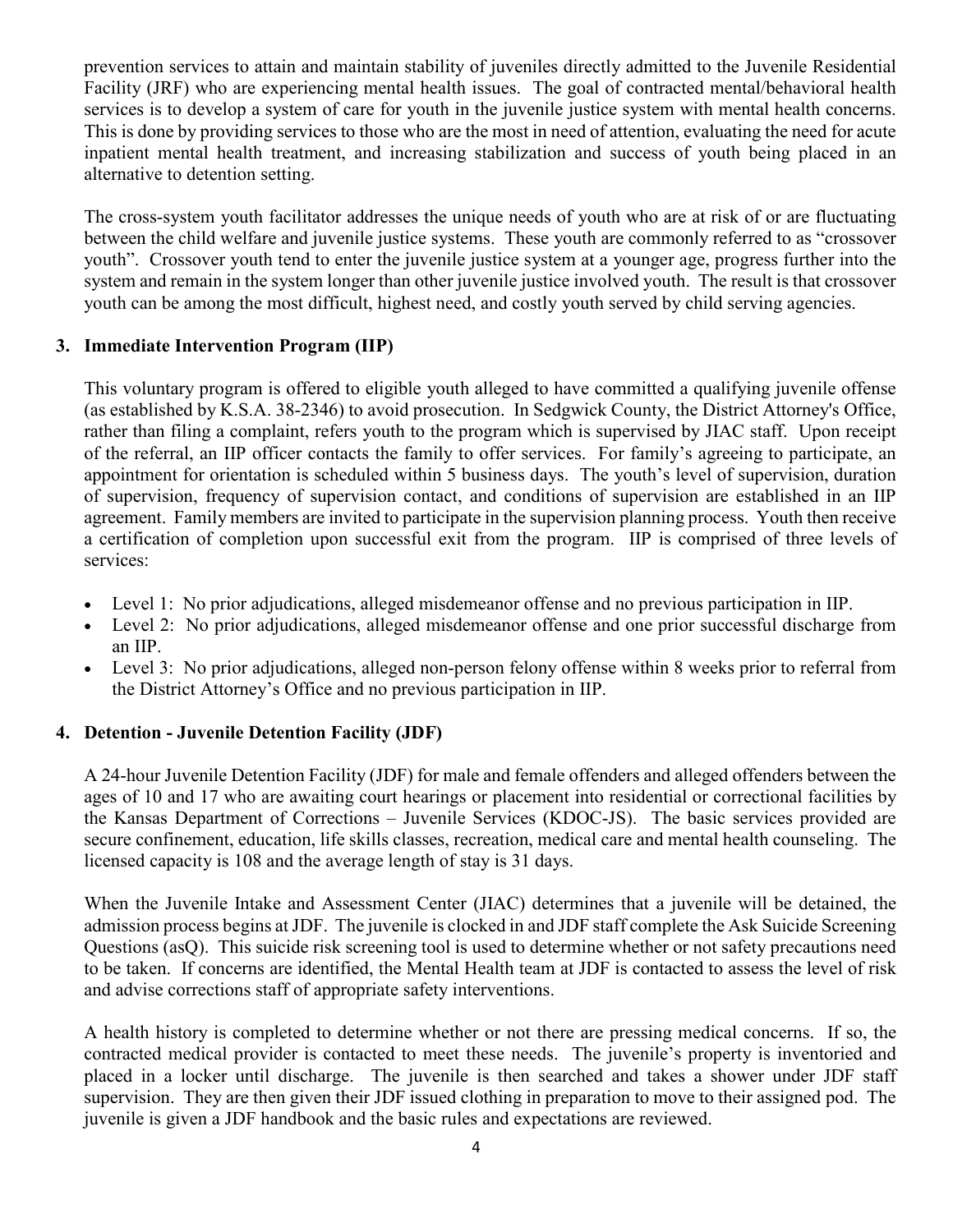Within the first 24 hours of being placed at JDF, juveniles are allowed a visitation with their parents/guardians and a phone call. Once in the pod, juveniles are allowed to make phone calls at scheduled times using the free phone system to individuals on the youth's approved phone list. A collect phone system is available as well.

Once juveniles are assigned to a pod all newly admitted juveniles participate in a 2-3 day orientation together, but are placed in the separate pods based on their gender. While in orientation an Orientation Checklist is completed that includes an explanation and review of the discipline system, the grievance process, the Prison Rape Elimination Act (PREA), Mental Health Orientation group, Independent Living Trainer (ILT) Programming, review of the situational counseling process, point and level system, rules, and regulations. The Orientation Checklist must be completed and the youth pass a test over the material before they can be placed on level I. After the orientation is complete, male juveniles are assigned to pods, which are determined by age and physical size. Females are all placed in the same pod. The juveniles are supervised by JDF correction officers at all times. Typically youth at JDF do not have a roommate.

Services:

- The Mental Health team is available to assist juveniles with stress, anger, frustration, family issues, and adjusting to the facility. A Mental Health Juvenile Detention Admission Tool (MH-JDAT) is administered within 24 hours of the juvenile's admittance to JDF with the exception of weekends and holidays. The MH-JDAT is a screening tool used to identify youth in juvenile detention with mental health issues. A Housing Classification Tool (HCT) is administered within 72 hours of juvenile's admittance to determine the juvenile's risk of vulnerability to victimization or history of sexually aggressive behaviors.
- Educational services are provided by USD 259 through a contracted educational service. The juveniles attend school onsite and are capable of earning credits while they are at JDF. Alternative programming is provided for those residents for whom the school has verified to have a GED or high school diploma.
- Independent Living Trainers (ILTs) are responsible for teaching life skills and independent living skills. This includes, but is not limited to hygiene, budgeting, job seeking, cooking skills, what to expect at court, court terms, room expectations and other activities.
- Medical care is provided on site by a contracted medical provider. A nurse practitioner or doctor is always on call for significant medical issues.
- Parents and legal guardians are allowed visitation at scheduled times. Additional supportive visitors may be allowed through scheduled special visits.
- Residents are allowed to send and receive mail. The incoming mail is checked by JDF staff for contraband in front of the youth.

Each day at JDF is full of scheduled activities, which includes, but is not limited to, cleaning their room and the pod, showering, brushing teeth, participating in recreational activities (gym time), independent living activities, skill building groups and attending school. The day begins between 6:30 and 7:30am and the youth are expected to participate in scheduled activities. Various religious services and activities (optional) are provided at different times by volunteers from the community.

JDF uses a point and level system as an incentive for positive behavior. The first level is Orientation. To move to Level I, the youth must pass the orientation test and have three successful days. To move from Level I to Level II, the youth must have three successful days. To move from Level II to Level III, the youth must have five successful days. In addition to having successful days, the youth must also earn points. The points earned are used to purchase the level promotions. Residents can be denied a level change by staff if their behavior has been inappropriate. Residents are expected to have more acceptable behavior and responsibilities as they move up in the level system. Residents on Level II and III are able to use their points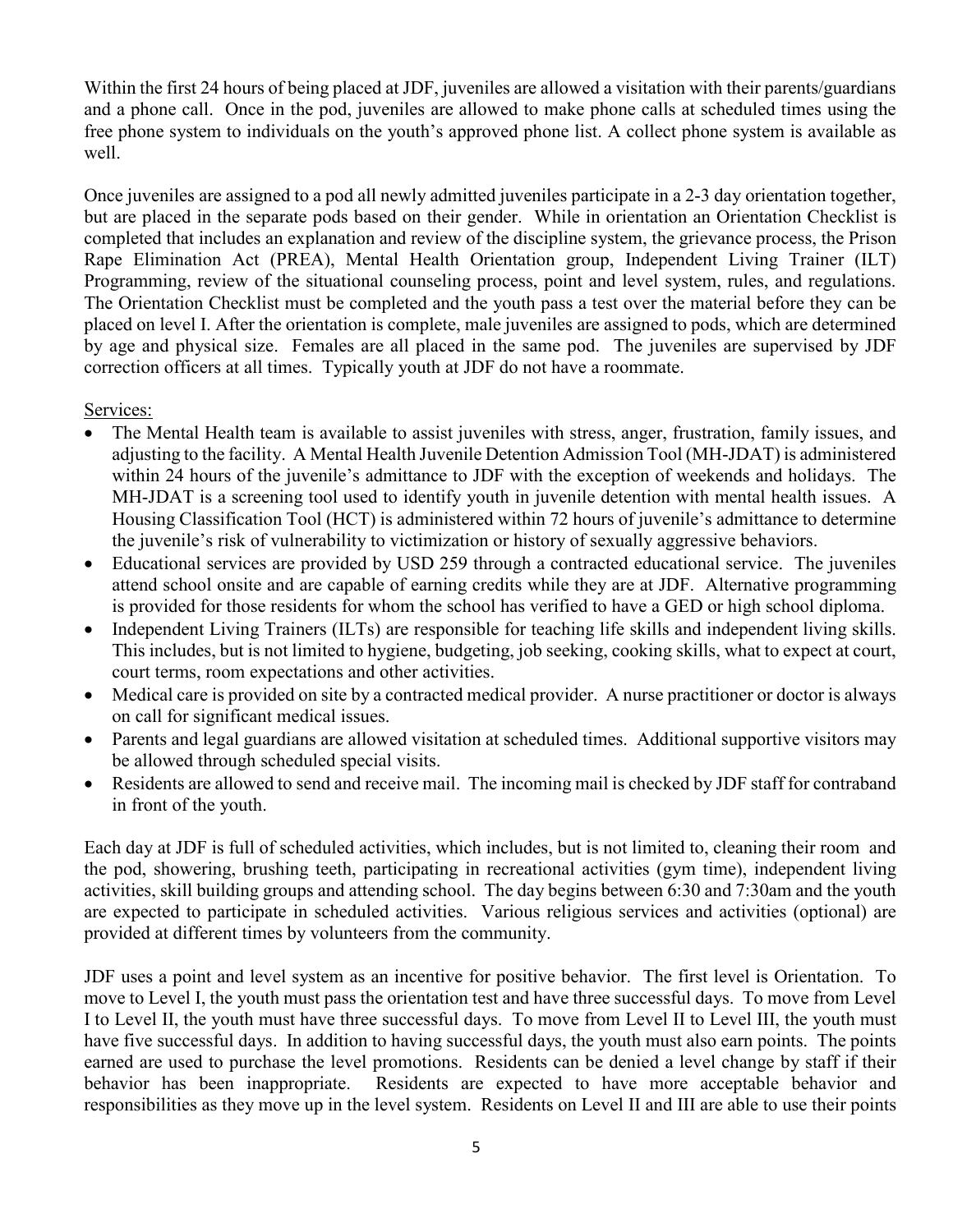to purchase items at designated canteen times. The higher the level the resident is on, the more privileges they can earn. Once juveniles maintain Level III status for 30 consecutive days with no disciplinary actions, they may apply for Honor Pod status. Honor Pod provides juveniles with additional privileges. Corrections officers and supervisors are responsible to define behaviors, determine the seriousness of rule violations and assign discipline that fits the violation. Consequences may range from a time-out, activity restriction, loss of one level, or a disciplinary detention (DDT), depending upon the seriousness of the rule violation. Disciplinary detention of 12 hours or more results in restarting Level I. If additional supervision is needed due to the seriousness of the rule infraction or repeated rule infractions, an emergency staffing may be scheduled. Juveniles with serious mental health concerns may be placed on a special mental health plan.

# <span id="page-5-0"></span>**5. Released Home**

If the youth scores a seven or lower on the Kansas Detention Assessment Instrument (KDAI) the youth may be released from the Juvenile Intake and Assessment Center (JIAC) without conditions to their family or other appropriate adult. If there are issues identified by JIAC staff from the Risk for Reoffending screening, the youth may be referred to services in the community. It is the responsibility of the youth and family to follow through on the service referrals, with the support of JIAC staff.

# <span id="page-5-1"></span>**6. Shelter – Wichita Children's Home (WCH)**

If a youth arrives at the Juvenile Intake and Assessment Center (JIAC) because they are a runaway, contact is made with the Wichita Children's Home (WCH) to verify that WCH will accept the youth. Sometimes WCH will not accept the youth due to the youth previously running from the WCH and other arrangements must be made. Youth who are brought into JIAC may also go to the WCH if JIAC staff request law enforcement place the youth in police protective custody at which time a report is made to the Department for Children and Families (DCF). The Juvenile Residential Facility may also be a placement option for emergency shelter (see also Emergency Shelter – Box #34).

# <span id="page-5-2"></span>**7. Complaint Filed**

The complaint process starts when law enforcement is contacted and a report is made. The report may or may not result in an arrest. If law enforcement chooses to present a case based on their investigation, an appointment is made with the District Attorney's Office to present the facts of the case. Law enforcement presents an affidavit of probable cause, police reports, and witness statements. Based on the evidence, the District Attorney's Office will decide whether or not to file a complaint. If the decision is reached to do a formal complaint, the complaint is written, signed and clocked in at the District Court Clerk's Office. At that time, the District Court Clerk's Office will set a court date (usually set out for four weeks), and send out a summons to the respondent (juvenile defendant) and parent/legal guardians. The respondent will also be assigned legal counsel to represent them or they may choose to hire their own legal counsel.

If the juvenile has been detained on the alleged charge, the complaint process must be completed within 48 hours, excluding holidays and weekends, in order for the matter to be heard at a detention hearing (see Detention Hearing – Box  $#9$ ). If the complaint is not completed by the time of the detention hearing, the District Attorney can request more time at the detention hearing to complete the complaint. The statute of limitations for a complaint to be filed is two or more years depending on the offense.

# <span id="page-5-3"></span>**8. No Complaint Filed**

If a complaint is not filed, the District Attorney's Office will contact the Juvenile Detention Facility so the juvenile can be released.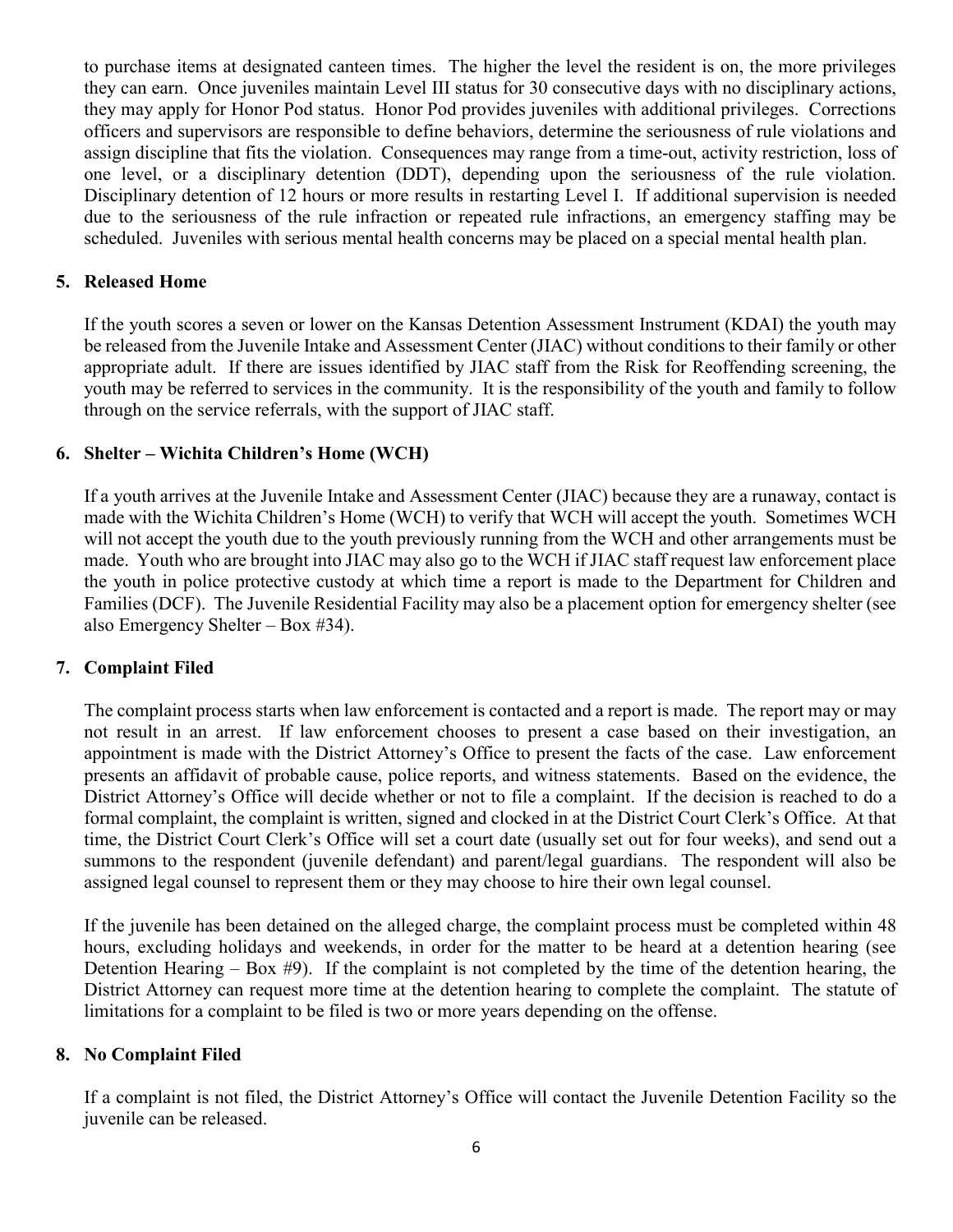## <span id="page-6-0"></span>**9. Detention Hearing (DT)**

The purpose of the Detention Hearing (DT) is to determine whether or not the youth should remain detained or be released. Legal representation at the detention hearing is provided by Kansas Legal Services. If there is a conflict of interest, the District Court Clerk's Office will assign an attorney. At the hearing, the Defense Attorney and Assistant District Attorney present evidence as to why the youth should remain detained or be released. The Judge ultimately decides the matter of detention based on whether or not the juvenile is a danger to others or property, or the juvenile is not likely to appear at the next hearing.

At the DT the Judge may release the juvenile to a parent/guardian with supervision expectations. If the Judge orders the juvenile detained, the Judge may authorize placement at Juvenile Residential Facility (JRF), placement on Home Based Supervision (HBS) with or without an electronic monitoring device, and/or release on a bond. There are two types of bonds available to the court. An Own Recognizance (OR) bond is used when the Judge decides on a monetary amount the parent/guardian is responsible to pay if the juvenile does not appear for the next hearing. A Professional Surety bond is used when the Judge decides on a monetary amount and the parent/guardian must obtain a bail bondsman or pay 100% of the amount. Juveniles do not have a right to a bond.

### <span id="page-6-1"></span>**10. Continued Detention**

Youth is ordered detained pending the next court date. The decision to keep the youth detained is based on their risk level, the severity of the crime, and run risk.

#### <span id="page-6-2"></span>**11. Released Home**

When the Judge decides to release the juvenile at a detention hearing, there can be different conditions placed on the release. These conditions may or may not include a bond (see Detention Hearing  $-$  Box #9). There are no limitations or requirements on the conditions set by the Judge. The conditions may include, but are not limited to school participation, no contact orders, obey all laws, drug and alcohol testing and treatment, mental health assessment or treatment, no firearms, curfew, etc.

### <span id="page-6-3"></span>**12. Initial Appearance Hearing (IA)**

At the Initial Appearance (IA) hearing, the juvenile answers to the complaint. The juvenile is informed of their rights to either plead guilty, not guilty, or no contest. If the juvenile pleads not guilty, the matter is set for a Pretrial conference (see Denies Charges Pretrial/Trial – Box #18). It is the juveniles right to request a Jury Trial if they wish. If the juvenile's charges fit under the category of offense that are diversion eligible the case is continued for eight weeks for the youth to apply for diversion. If the juvenile pleads guilty or no contest the Judge will adjudicate (see Adjudication – Box #23) their charge(s). At that time, the matter is set for sentencing (see Admits Charges – Box #17). If the youth is currently on probation or intensive probation and the juvenile and the District Attorney both agree, the juvenile may be sentenced at the initial appearance. If the youth is detained at JDF, the question of detention is also taken up at this time (see Detention Hearing  $-$  Box #9).

### <span id="page-6-4"></span>**13. Diversion Program**

To participate in the Diversion Program the youth must meet eligibility criteria. The District Attorney's Office determines eligibility prior to their Initial Appearance. The defense attorney representing the respondent is notified of their eligibility status via email. In determining eligibility, the District Attorney's Office confirms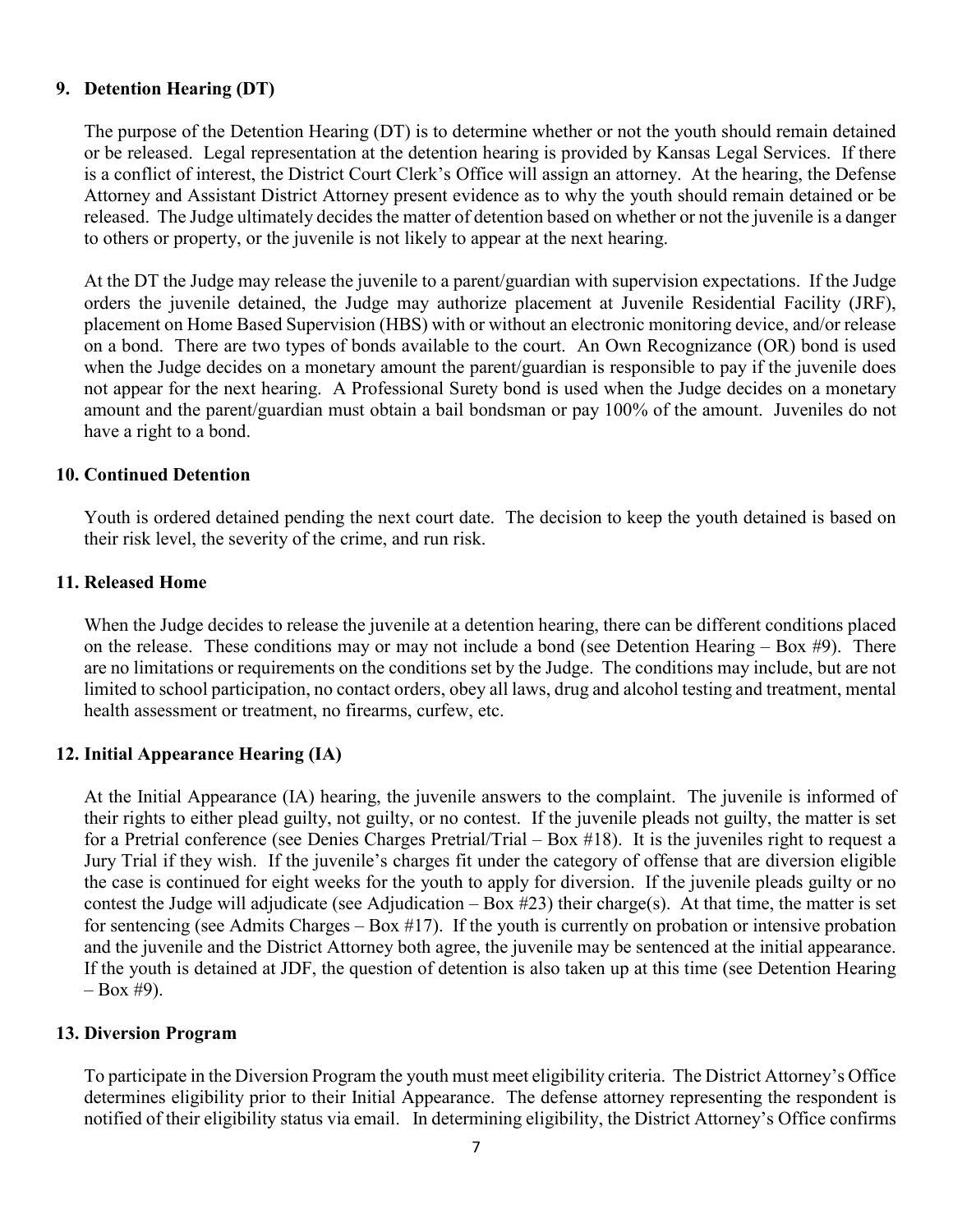that the youth has not had any previous adjudications and that the offense is diversion eligible. Youth who are gang members, charged with an aggravated crime, or weapons involved offenses are not eligible. This may be decided on a case by case basis. To be eligible, the youth must accept responsibility for their offense. The next step is for the juvenile's attorney to speak with them about the Diversion Program. It is the juvenile's decision whether or not they want to apply.

If the juvenile decides they would like to proceed, they report to the Diversion Office and fill out an application. The application is due back to the Diversion Office within 24 hours. A fee of \$25 is charged for the application process. Additional urinalysis fees are associated with cases involving illegal substances. The fees associated with diversion may be waived (waiver form required) on a needs basis, not including urinalysis fees. After the application process is complete a Diversion Coordinator (DC) interviews the juvenile along with their parent(s)/guardian and completes a screening to determine their risk level including information from screens completed at JIAC. At that point, the DC makes a recommendation to the Diversion Committee, which is comprised of the Diversion Program Manager and appointed attorneys within the District Attorney's Office, and they decide whether or not the juvenile should be accepted into the program. If the youth is denied or declines the Diversion process, they will appear at their continued Initial Appearance hearing (previously scheduled). If they are accepted on Diversion, then they must appear in front of the judge at their continued Initial Appearance hearing and sign the formal Diversion Agreement document along with their parent/guardian and attorney. The juvenile will then proceed, with their signed legal forms (Diversion Agreement and Court Order) to a meeting with their DC for program review.

The Diversion Agreement is a legal binding document which lays out the terms and conditions of the youth's Diversion. When the juvenile starts the Diversion Program, they are assessed a fee of \$25, which may be waived if the application fee waiver was approved. The DC is responsible for supervision of the youth while they are on Diversion. The length of Diversion is usually 3-12 months and based on the juvenile's risk score, restitution and presenting issues. Youth are referred to appropriate programming based on their needs and risk to reoffend.

# <span id="page-7-0"></span>**14. Compliance**

Compliance on Diversion is determined by the youth following the requirements and conditions of their Diversion Agreement. Youth are able to decrease the amount of time they are under Diversion supervision by being compliant with the contract and supervision plan and putting forth more effort than the minimum standards.

### <span id="page-7-1"></span>**15. Dismissal**

When the Diversion term or requirements of Diversion have been completed, the youth's case is reviewed by the Diversion Committee. If it is decided by the committee that the youth has been compliant, then the youth's case is dismissed. The Diversion office creates and sends a letter to the youth stating that the case has been dismissed and the case is documented as "dismissed" in the judicial system.

### <span id="page-7-2"></span>**16. Non Compliance**

If the juvenile is not compliant with the Diversion Agreement, sanctions may be given to allow the juvenile an opportunity to correct their behavior. This can include but is not limited to community service work, increased reporting, and referral to community-based programs. If the behavior is not corrected or is serious in nature (new charges filed) the Diversion Committee will decide whether to file a motion for revocation of Diversion. If a motion to revoke Diversion is filed a court hearing date will be set. At that hearing the Judge decides if the Diversion will be revoked. If the Judge rules to revoke Diversion, the juvenile is automatically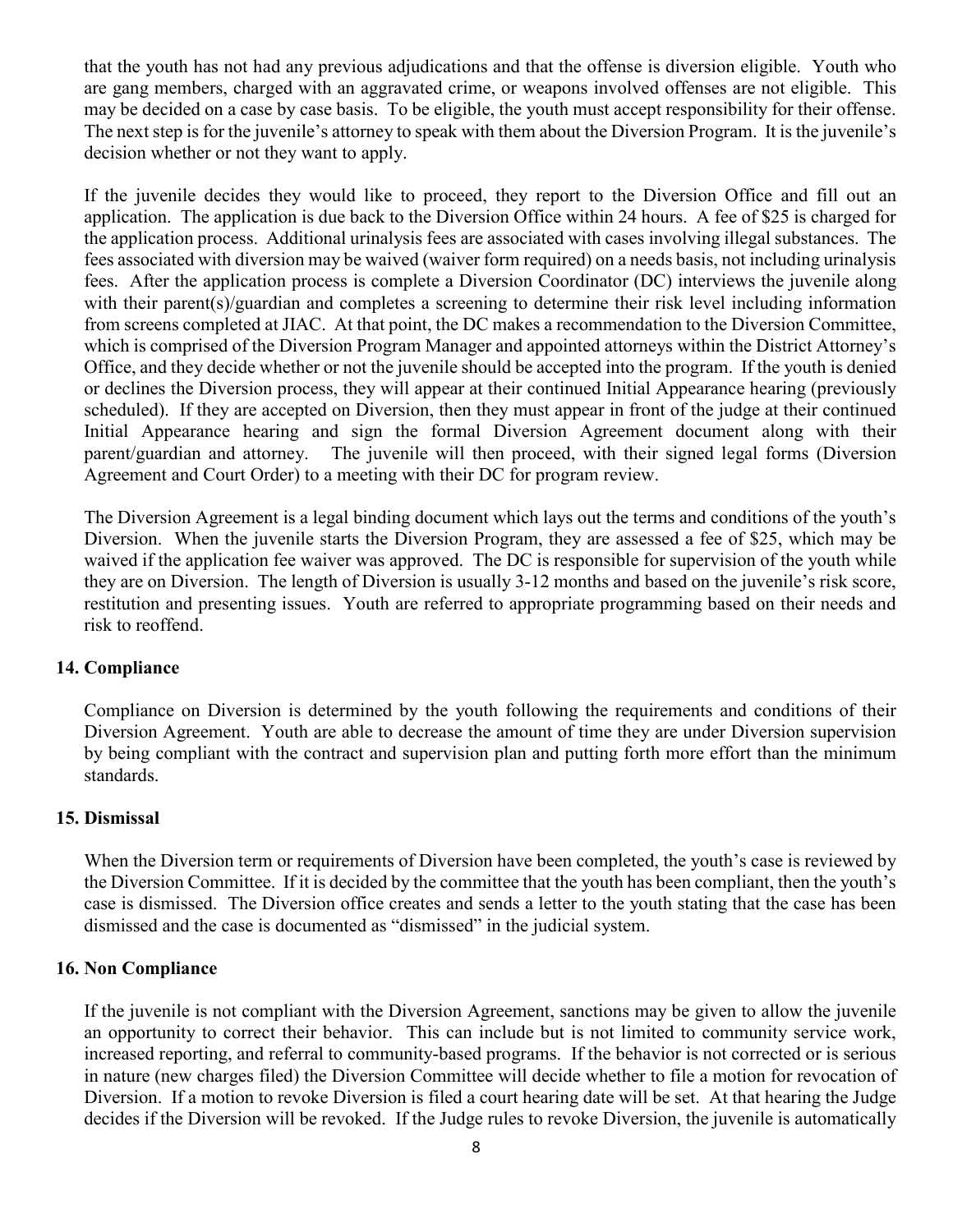adjudicated of the crime they were on Diversion for. The matter of sentencing can be set over for another court date or can be done at this time.

## <span id="page-8-0"></span>**17. Admits Charges**

When the juvenile admits the charge (pleads guilty), they are adjudicated as a juvenile offender. At this time, the Judge sets the matter for sentencing and conditions may be ordered.

## <span id="page-8-1"></span>**18. Denies charges / Pretrial/Trial**

When the youth denies the charges (pleads not guilty), the matter is set for a pretrial conference or a trial. The pretrial conference is an opportunity for the District Attorney's office and the Defense Attorney to make sure all evidence is exchanged. At this time, the Defense Attorney may attempt to negotiate a plea agreement. If a plea agreement is reached by all parties, they may take the matter before the Judge to see if the plea agreement will be accepted by the court.

A bench trial is when the District Attorney and the Defense Attorney present and argue evidence, question witnesses, and present both sides of the case. Ultimately, the Judge decides if the juvenile is guilty of committing the crime. A jury trial is similar to a bench trial except that the jury decides whether or not the juvenile is guilty of committing the crime. If the juvenile is found guilty, the matter is set for sentencing. The average time between the initial appearance and the pretrial conference/trial is 4 to 8 weeks. Legal representation is assigned based on attorney experience with trials and availability. The juvenile may hire their own legal representation.

## <span id="page-8-2"></span>**19. Adult Prosecution**

Statute allows for some juvenile offenders to be charged as adults. The District Attorney's Office examines factors pertinent to the case to decide if a Motion for Adult Prosecution (MAP) will be filed. The factors that are considered are the seriousness of the offense, the age of the youth, and that significant efforts have been made to help the youth make changes in their lives but have failed. Also taken into consideration is whether or not the youth is living an adult lifestyle (living independently, not going to school, etc.). If the MAP is filed, a Judge will hear the case and determine whether or not adult prosecution is appropriate. If the Judge rules for adult prosecution, the juvenile offender case is dismissed and an adult complaint is filed under a criminal case number. The youth may be transferred from the Juvenile Detention Facility to the Sedgwick County Jail for continued detention pending the outcome of the case. A date for a hearing in criminal court is set at this time.

### <span id="page-8-3"></span>**20. Secure Detention**

The juvenile is detained at the Juvenile Detention Facility (JDF) until the next court hearing (see Detention – Box #4).

# <span id="page-8-4"></span>**21. Residential**

**Juvenile Residential Facility (JRF)** provides 24 beds as a staff secure detention alternative and as an emergency shelter. The program admits male and female residents between the ages on 10 and 17 who require residential services but do not require secure confinement. A supervised living situation is provided for youth that is less restrictive than detention and promotes positive ties with the youth's family, school, and community. Services provided at JRF include: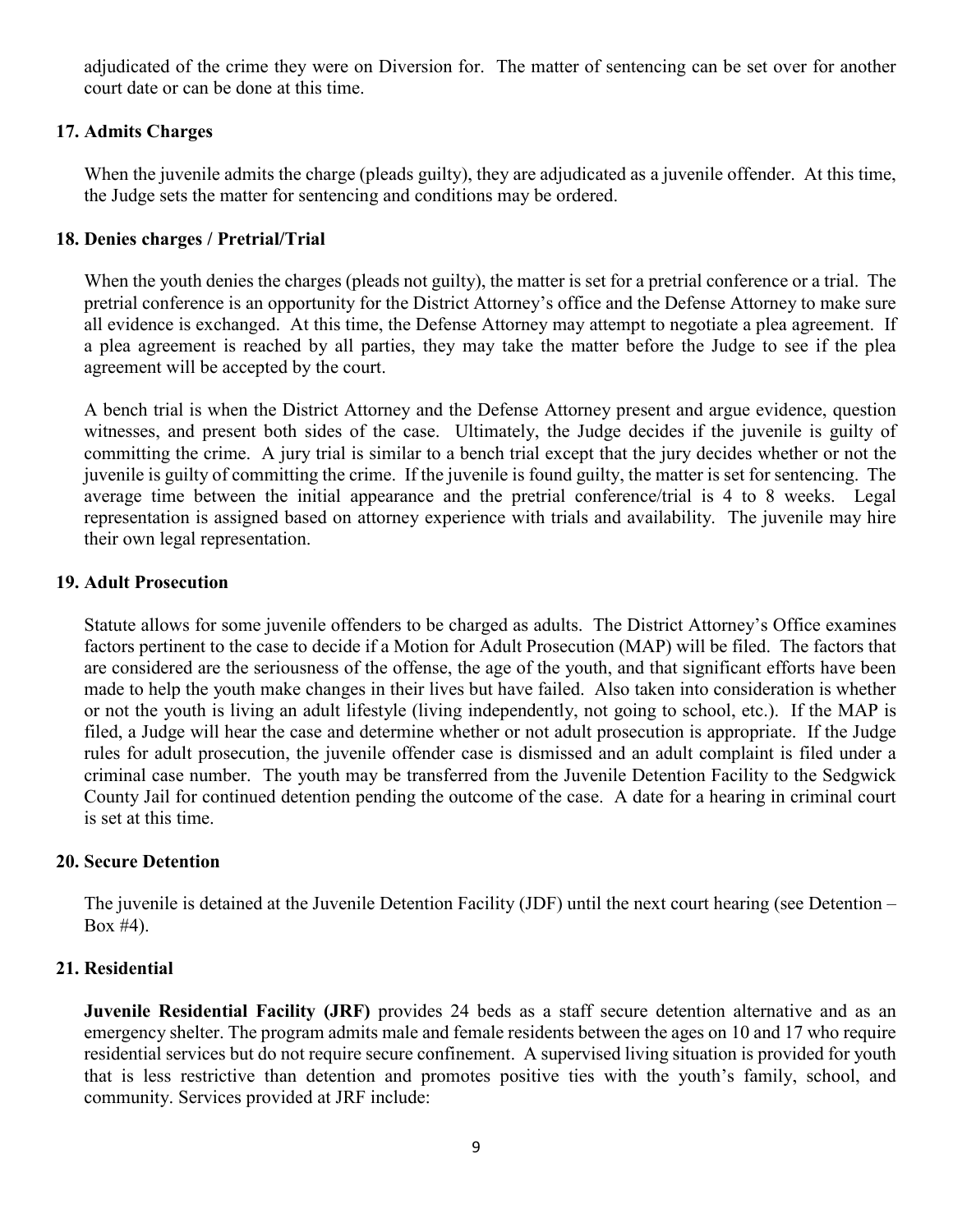- Assistance with family re-integration when requested by the court or resident
- Written progress reports to the court and Juvenile Field Services
- Written updates provided to families
- Life Skills classes
- USD 259 public or alternative school/tutoring services/summer school
- Transportation to approved community service appointments
- Coordination of psychological and drug/alcohol evaluations
- Crisis intervention
- Situational counseling -on-going assessment of behavioral functioning to identify presenting mental health signs and symptoms
- Individual and/or group interventions to provide social, coping and anger management skill development
- Recreational and religious activities provided with the assistance of community volunteers

Every Tuesday at 9:00am, all detained youth are reviewed for detention alternatives. To be eligible for a youth to be accepted at JRF, the Judge must order that JRF is authorized. JRF has a staffing of the juvenile's case with JDF Mental Health staff members to discuss if placement is an option at JRF. Juveniles are then screened for admission by the JRF admission representative. If the youth meets admission criteria arrangements are made to transfer the youth, their records and their property to JRF.

When a juvenile arrives at JRF, an intake is completed and they are placed on orientation status. There is not an orientation unit, so the youth is placed with the general population. Level systems are used at JRF as an incentive for good behavior. The higher the level, the more privileges the youth can earn. There are three levels at JRF. All juveniles start out on Orientation. The juvenile is on orientation status for 24 hours and after that time is eligible to take a test about JRF. A score of 75% or better is passing. Once that is completed, the juvenile moves to level I. After the juvenile has been on level I for three days, they can request a level change to level II. Once they have been on level II for five days, they can request a level change to level III, which is the highest level.

The juveniles at JRF attend USD 259 schools. If they already have completed high school or have their GED, JRF provides independent study options. Through independent study, juveniles work on independent living skills and learn how to fill out job applications, rental applications, etc. Youth also have the opportunity to participate in physical activity in JRF's gymnasium. Youth who are not able to attend their base school may attend Mead Middle School or East High School.

Youth are required to do chores two times a day. On Sundays, youth do a deep cleaning of the facility. Youth are in charge of cleaning and keeping their rooms picked up. Youth do their own laundry with help from JRF staff members. Youth are able to write as many letters as they like and JRF pays for the postage. Residents are allowed to get haircuts if they have the money to pay for them. Residents receive medical and mental health services at the facility but can also be transported to appointments with providers in the community.

If a youth has serious negative behaviors, JRF has a staffing to discuss options for correcting the problems. If the youth is non-compliant after a staffing, gets into a physical altercation, or attempts to run away from the facility, they will be returned JDF to await their next scheduled court hearing.

JRF provides a written report to the court about the juvenile's progress while they are residents in the program.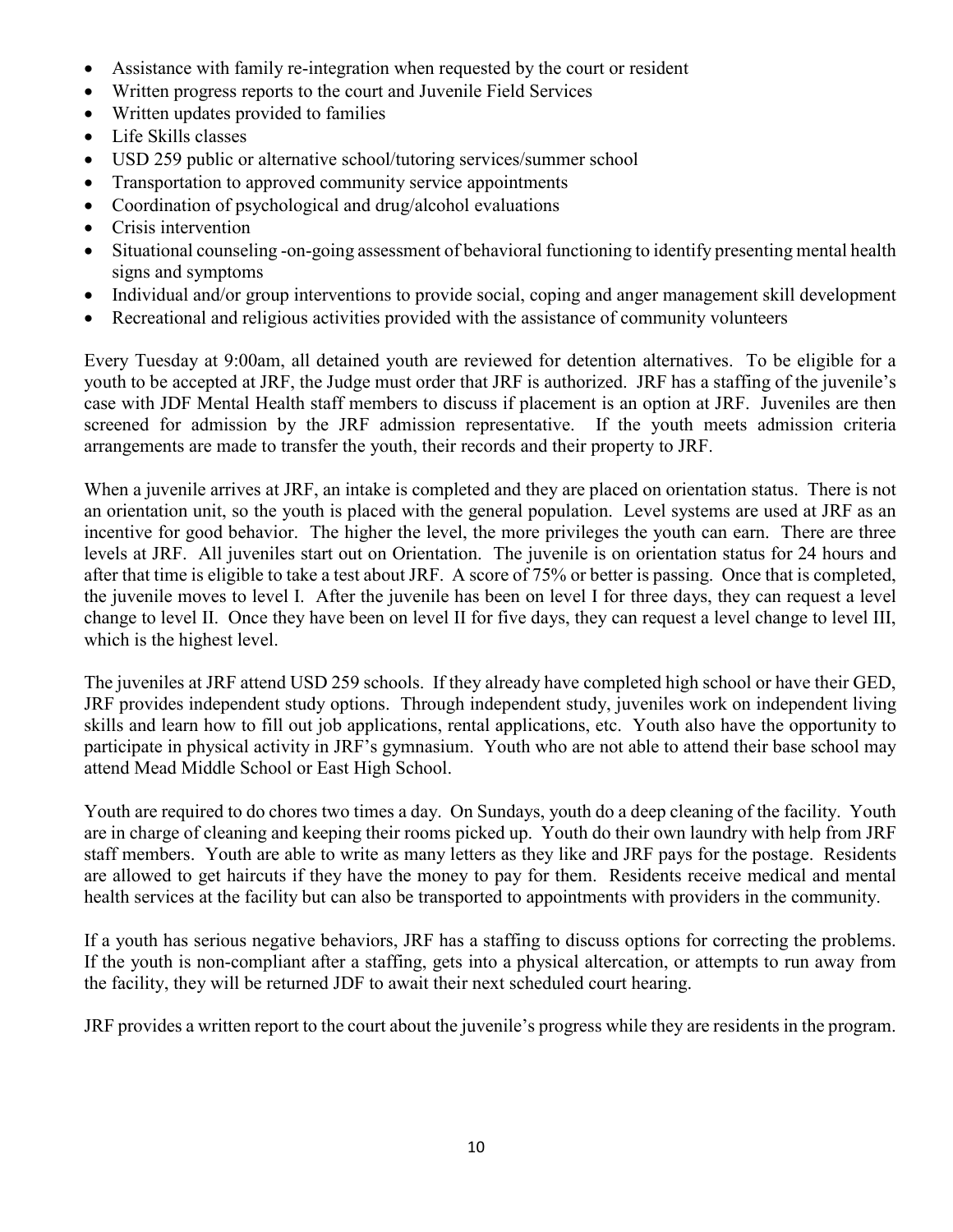# <span id="page-10-0"></span>**22. Home Based Services (HBS)**

Home Based Services (HBS) is an alternative to secure detention that serves juveniles living in Sedgwick County between the ages of 10-18, who have a home in which they reside. HBS juveniles' legal status is either pre-adjudication (pending juvenile court process that determines if the juvenile committed the delinquent act for which they are charged), Standard Probation, waiting for a probation violation hearing or sentencing on a probation violation. HBS does not supervise juveniles who have a Motion for Adult Prosecution, are in the custody of the Kansas Department of Corrections – Juvenile Services, or on Juvenile Intensive Supervision Program (JISP).

HBS supervision is authorized by the Judge; however, HBS screens youth and families to determine who is appropriate for the program. This is accomplished by examining information pertinent to the juvenile's current situation. This includes the type of charge, school participation, previous run records, reports from the Court Service Officer (CSO), and Juvenile Intake and Assessment Center (JIAC) reports. If the juvenile's case involves a Level I, II, or III felony, administrative approval must be granted for HBS supervision. HBS supervision includes home checks, school checks, weekly office visits, drug tests (UAs and BAs), and on some occasions, electronic monitoring (EMD).

Home Based Services serves five distinct populations through the following programs: House Arrest/Electronic Monitoring; Detention Advocacy Services (DAS) Case Management; DAS Juvenile Pretrial Program; DAS HBS Alternative to Detention; and, DAS Voluntary.

**House Arrest / Electronic Monitoring** – HBS staff screen all individuals authorized by the District Court for consideration for the HBS program for release from detention. If accepted into the program, HBS staff supervises and monitors compliance of the HBS contract and any court orders. Clients monitored by electronic monitoring have a transmitter attached to their ankle which tracks their precise location information and history. Electronic monitoring with GPS tracking increases supervision and accountability. These programs all the youth to remain in their home environment while waiting for a court hearing under close supervision. The purpose of HBS is to maintain the safety of the youth, the family and the community, and to maintain supervision of the youth in the lease restrictive environment.

# **Detention Advocacy Services (DAS)** programs include:

**Case Management** screens all youth based upon their highest risk level to reoffend and a case plan is developed to properly supervise the youth. Youth are considered successful when they are engaged and follow the case plan until dismissal of their legal case, and have not received additional charges, new case filings or returns to detention. Deviations from the alternative to detention may include not complying with court conditions, a bond revocation for a new crime and failure to follow program rules.

**Juvenile Pretrial Program (JPP)** diverts clients from the Juvenile Detention Facility to their homes under supervision of an assigned HBS staff. Youth are assigned to JPP as a condition of bond, as ordered by District Court. The terms of supervision are outlined by bond conditions imposed by the court. The goal is to ensure that clients are following bond conditions appear at their scheduled court hearings.

**Home Based Services – Alternatives to Detention (HBS-ATD)** is an 8-week HBS program for youth assigned by the Juvenile Intake and Assessment Center (JIAC) as a condition of release. These youth do not score high enough on the Kansas Detention Assessment Instrument (KDAI) for secure detention but would benefit from additional support and supervision.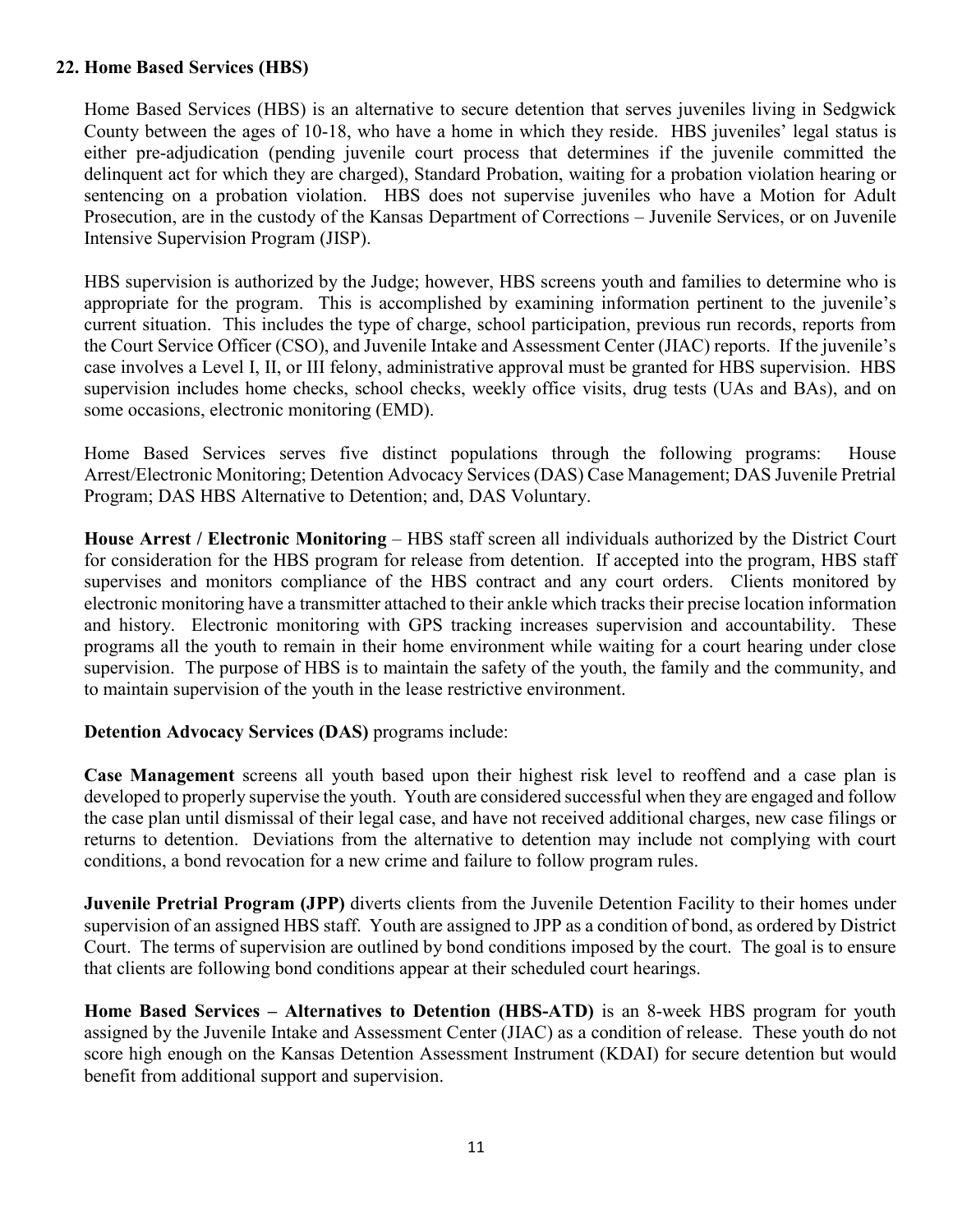**DAS – Voluntary** is offered by JIAC to youth and their family who ask for assistance throughout the court process. HBS staff act as a support system to educate and assist the client and family.

HBS also provides Probation Electronic Monitoring. This service is for clients on Standard Probation and who are violating conditions of their supervision. At the CSO request, HBS places a juvenile on EMD and provides reports to the CSO about whether or not they are being compliant. This service is an alternative to serving sanctions at the Juvenile Detention Facility or filing a probation violation.

The HBS team also includes a court/case liaison and an expeditor. The court/case liaison works with associated court personnel and system stakeholders to facilitate alternatives to detention, court hearings, professional assessments, intake and case planning. The expeditor collaborates with system stakeholders to ensure youth without a worker are placed in the least restrictive environment to reduce the use of detention, either in individual cases or for categories of cases. They help reduce unnecessary delays in case processing and accelerate the onset of services. Both positions help ensure effective admission practices into detention, advocate for and expedite the release of eligible youth from secure detention to reduce lengths of stay, and facilitate alternative to detention placements.

# <span id="page-11-0"></span>**23. Adjudication**

Adjudication is the formal court finding in a juvenile case. Only the Judge or the jury decides whether or not the youth is guilty of committing the crime. Some youth are dually adjudicated in the Child in Need of Care (CINC) system and as a Juvenile Offender (JO). At the time of adjudication, the matter is set for sentencing, which is when the Judge decides what conditions will be ordered. The court will order a Pre-Sentence Investigation (PSI) and a Youthful Level of Services Case Management Inventory (YLS/CMI) (see Presentence Investigation (PSI) – Box #25). The court may order, based upon the charges, a Sex Offender Evaluation, Substance Abuse Evaluation, and/or a Mental Health Evaluation. Other conditions may also be ordered at the Judge's discretion (see Released Home – Box #11).

# <span id="page-11-1"></span>**24. Dismissal**

The juvenile is found not guilty or the District Attorney's Office dismisses the complaint and the juvenile is released from the court's jurisdiction.

# <span id="page-11-2"></span>**25. Presentence Investigation (PSI)**

Once a juvenile has been adjudicated, the Judge will order a Presentence Investigation (PSI) to be completed by a Court Service Officer (CSO). The CSO completes a PSI interview with the youth and the youth's parents/guardian. The interview consists of gathering demographic information, substance abuse and treatment history, medical history, and information about employment, school, arrests/prior offenses, gang ties, mental health, and the offense. The CSO also completes the Youthful Level of Services Case Management Inventory (YLS/CMI).

At the PSI the youth will also be given the notice of expungement (explaining the process of sealing cases from a person's juvenile or criminal record) and will sign releases of information at this time. The CSO will inform the juvenile on how to meet all of the court orders, such as where to receive a substance abuse evaluation. After the interview, the CSO will provide a report to the court for sentencing. The recommendation is based on the risk and needs of the clients that are determined from the interview. The recommendations available to the court from the CSO include paying court costs and closing the case, Nonreporting Probation, Standard Probation, Juvenile Intensive Supervision Program, Juvenile Commitment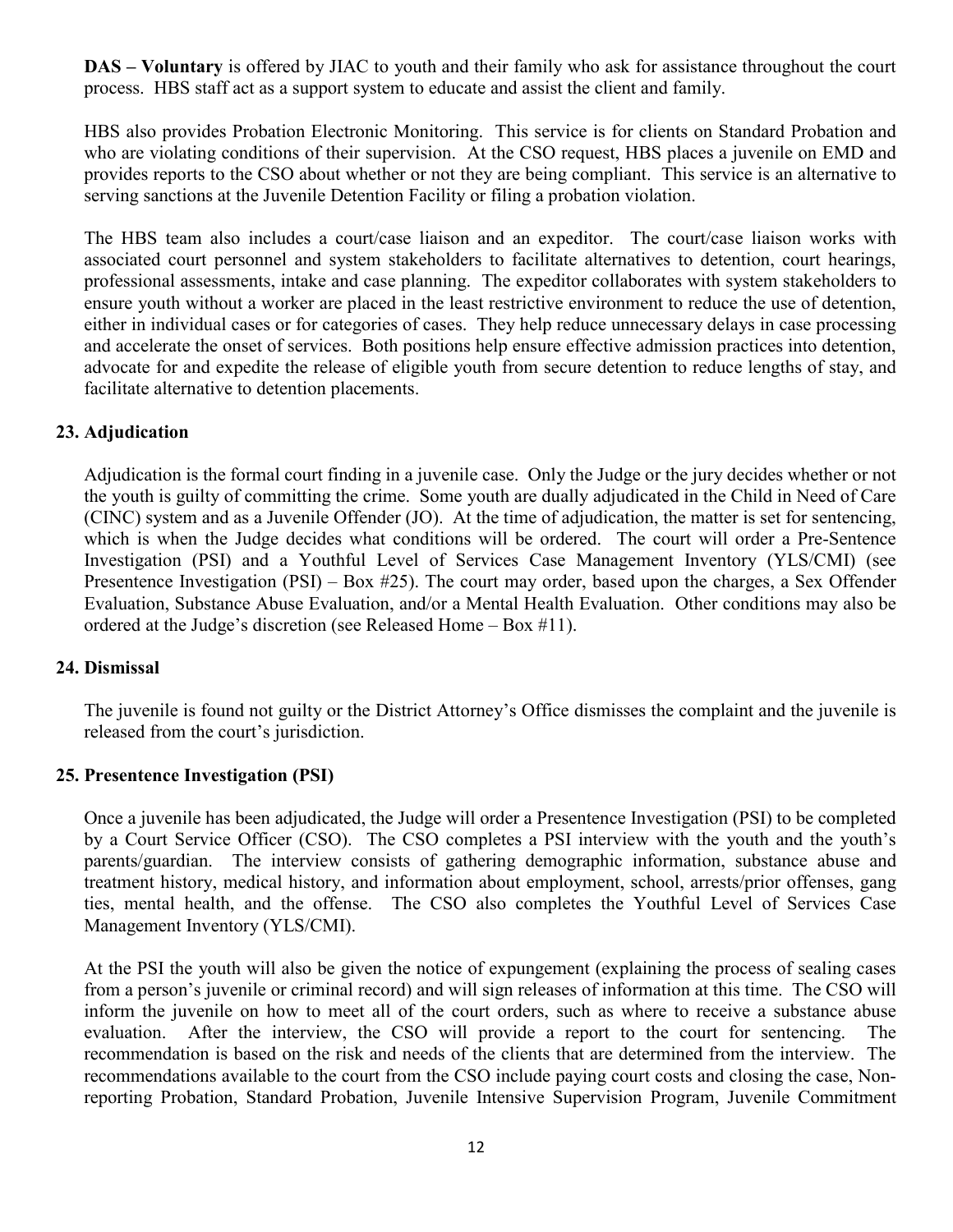Diverted from JCF, short-term alternative placement or a Direct Commitment to a Juvenile Correctional Facility.

**Youthful Level of Services Case Management Inventory (YLS/CMI)** is a checklist that provides a broad and detailed survey of risk, need, responsivity, and protective factors of the youth. The instrument is structured to encourage a linking of these factors with decisions regarding the level and types of services appropriate for the youth. The YLS/CMI assessment instrument examines 42 items that are divided into eight subscales: offense history, family circumstances/parenting, education, peer relations, substance abuse, leisure/recreation, personality/behavior, and attitudes/orientations. The overall YLS/CMI score provides the assessor with the risk level of the youth. The YLS/CMI assessment instrument is authorized by the Kansas Department of Corrections - Juvenile Services (KDOC-JS) Commissioner for use by community supervision programs and is designed to be used by community supervision officers after successful completion of training. Developed by Drs. Robert D. Hoge and Don A. Andrews, the proprietary YLS/CMI is distributed by Multi-Health Systems, Inc. (KDOC-JS Supervision Standards – Glossary of Terms)

## <span id="page-12-0"></span>**26. Sentencing/Disposition**

After reviewing the court report written by the Court Service Officer (CSO) or Intensive Supervision Officer (ISO) and hearing arguments from the District Attorney and the Defense Attorney, the Judge delivers a sentence to the youth. The options available to the Judge are closing the case, Standard Probation, Juvenile Intensive Supervision Program (JISP), direct commitment to a Juvenile Correctional Facility (JCF), diverted from the JCF, diverted from sentencing, or placed in a short-term alternative placement, as eligible. A sentencing matrix is used by the court to determine if a youth is eligible for a Direct Commitment. Eligibility for the Direct Commitment is based on the severity level of the crime, prior adjudications, YLS-CMI score and the recommendation of the CSO or ISO. The Judge ultimately decides what the sentence will be. The length of supervision is determined by the level of the offense (misdemeanor or felony) and the risk score on the YLS/CMI.

### **Child in Need of Care (CINC)**

If a youth is dually adjudicated a Juvenile Offender (JO) and a Child in Need of Care (CINC), the JO and the CINC officers work together to help the youth accomplish the court orders and CINC is responsible for placement. For youth directly committed and dually adjudicated, the JO Case typically takes precedence, but this is ultimately decided by the Judge. JO and CINC officers work together to help the youth be successful until the youth is released from custody.

### <span id="page-12-1"></span>**27. Probation**

### **Standard Probation**

When a youth is assigned to Standard Probation at sentencing the terms and conditions of probation are ordered. The youth is assigned to a reporting level based on their risk/needs determined in the Presentence Investigation (PSI) interview. Level 1 is for youth who are not required to report. Level 2 is for youth who are considered low risk to reoffend and they report one time per month. Level 3 is for youth who are considered moderate risk to reoffend and report two times per month. Finally, Level 4 is for youth who are considered to be a high risk to reoffend and they report one time per week. Court Services Officers (CSO) monitor the youth in the community, which can include, education, treatment, behavior at home, and employment. The CSOs collect random urinalysis (UA) to determine if the youth is using illegal substances. If the youth is compliant with supervision, at the end of their term, their case will be closed. If the youth is not compliant, the CSO administers sanctions to try to correct the behavior. If this is not successful, a probation violation will be filed and a court date will be scheduled. It is the CSOs discretion to request secured detention when a probation violation is filed.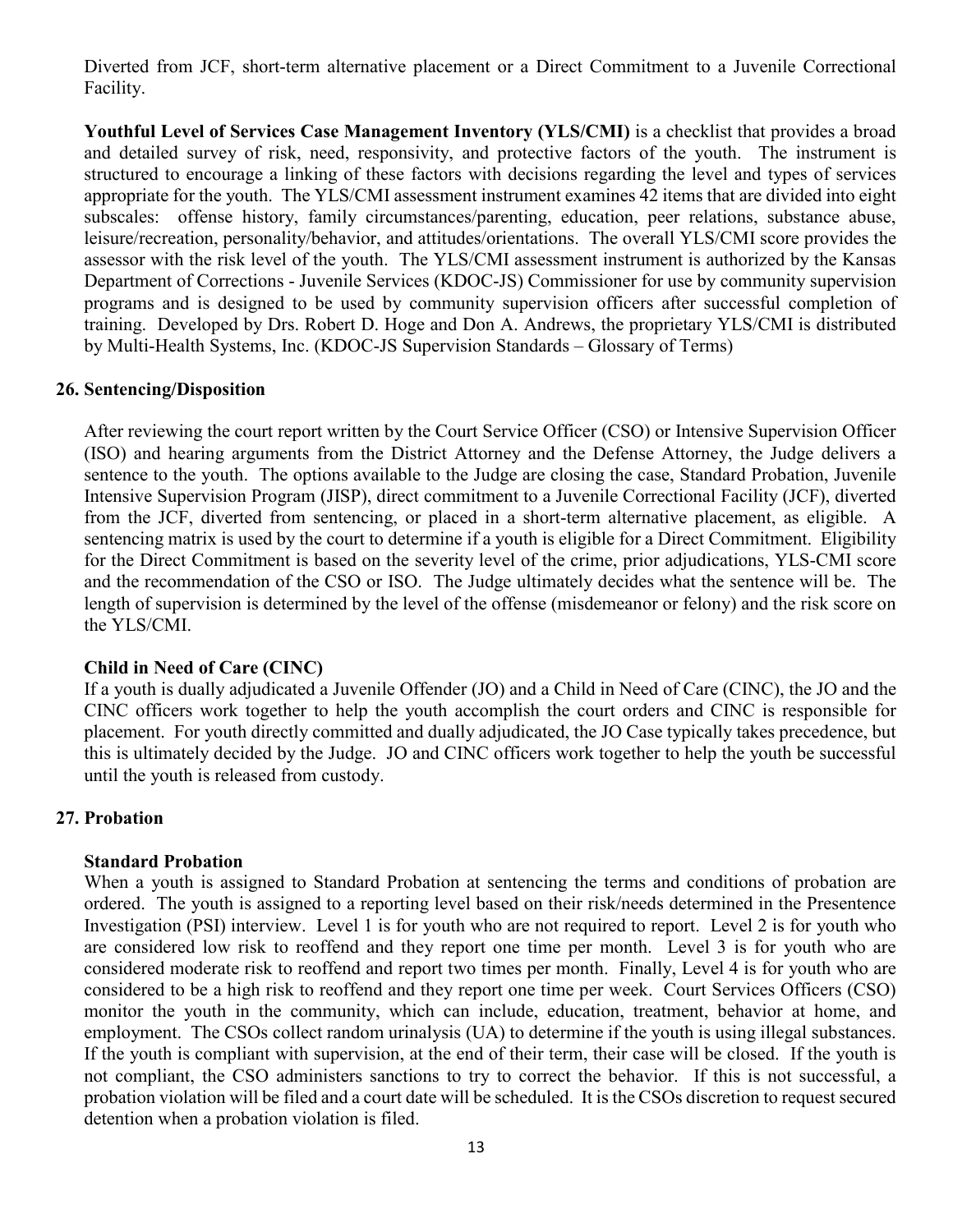## **Juvenile Intensive Supervision Program (JISP)**

When a youth is assigned to JISP at sentencing the terms and conditions of probation are ordered. Misdemeanor offenders can be placed on JISP for up to 6 months if they score low or moderate on the YLS/CMI and for up to 9 months if they score high on the YLS/CMI. Felony offenders can be placed on JISP for up to 6 months if they score low, up to 9 months if they score moderate and up to 12 months if they score high on the YLS/CMI. When sentenced to JISP, the youth will be assigned an Intensive Supervision Officer (ISO) who will monitor the youth in the community, monitor compliance with court orders, collect random UAs and assist the youth in getting enrolled in services (school, treatment, therapy, etc.). If the youth is compliant with supervision, at the end of their term, their case will be closed. If the youth is not compliant, the ISO administers sanctions to try to correct the behavior. If this is not successful, a probation violation will be filed and a court date will be scheduled. It is the ISOs discretion to request secured detention when a probation violation is filed.

## <span id="page-13-0"></span>**28. Cognitive Behavioral Intervention**

Cognitive Behavioral Intervention (CBI) is a process by which youth learn how to control their own behaviors. Through CBI youth learn to examine their thoughts, recognize when negative thoughts are increasing and then apply strategies learned to change those negative thoughts and emotions. Juveniles are referred to the Evening Reporting Center (ERC) if they score moderate or high risk on the Youthful Level of Services Case Management Index (YLS/CMI). ERC staff determine what cognitive programming the youth should be placed in based on their needs as identified by the YLS/CMI. Youth who are at the age of requirement for employment, who are not employed, are referred for 1:1 employment support.

The following groups are available at Juvenile Field Services:

**Thinking for a Change (T4C)** is a cognitive-behavioral program that addresses social skills, problem solving skills, and cognitive restructuring. The participants are taught a skill, the skill is modeled by the facilitators, and the skill is role played by the youth. Some of the social skills taught are active listening, responding to anger, responding to an accusation, and how to ask a question. The problem solving and cognitive restructuring skills teach restructuring of risky thoughts and replace those thoughts with less-risky thoughts. There are a total of 25 sessions, with each session lasting approximately 1.5 hours.

**Aggression Replacement Training (ART)** is a cognitive-behavioral program that teaches skill streaming, anger control, and moral reasoning. Like T4C, the participants are taught a skill, the skill is modeled by the facilitators, and the skill is role played by the juvenile. There are a total of 30 sessions, with each session lasting approximately 1 hour.

**Courage to Change Groups (C2C) © 2008 The Change Company** is for youth who score high risk on the YLS/CMI. These groups consist of interactive journals, role playing, and activities. There are usually 8 sessions per journal lasting one hour per session. The groups offered are:

- Social Values Juveniles identify their values, where they came from and the impact they have had on themselves and others.
- Responsible Thinking/Healthy Personality Juveniles examine their thinking to make certain it is objective and accurate.
- Self-control Juveniles consider the connection between criminal behavior and self-control. Self-control strategies and a self-control action plan are included.
- Peer Relationships Juveniles consider their past and present peer relationships and learn the differences between healthy and unhealthy relationships.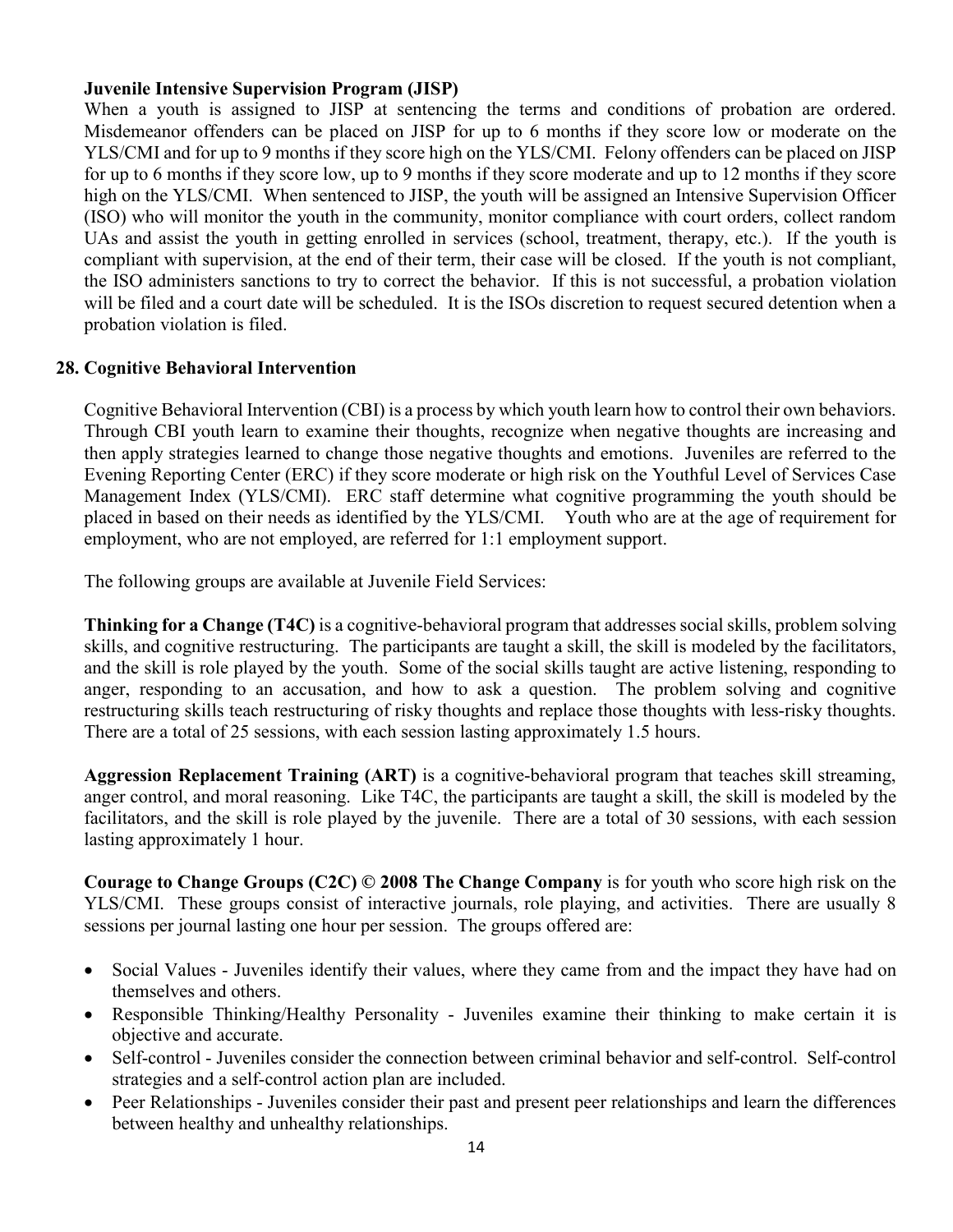- Family Ties Juveniles evaluate their current family relationships and the role they play within their families.
- Strategies for Success (also offered to moderate risk youth leaving placement) Juveniles set and evaluate goals for the future and review and apply the skills and strategies they've learned throughout their supervision.

Additional groups:

**Parent Project** is a 6-week group that parents attend to learn effective parenting strategies. Groups include: Parents as Teachers, Encouraging Good Behavior, Preventing Problems, Correcting Problem Behavior, Teaching Self-Control and Putting It All Together.

**Job Support Services** were developed and are facilitated by an Offender Workforce Development Specialist. The focus of this group is teaching the skills needed to find and keep a job. Some of the topics covered are: career interest inventory, filling out applications, employment documentation (ID, I-9, etc.), networking, job searching, interviewing skills (including mock interviews), and personal appearance.

## <span id="page-14-0"></span>**29. Mental Health and/or Substance Abuse Treatment**

Mental health or substance abuse treatment is provided in the community. Evaluations are completed and treatment is recommended based on the evaluation.

## <span id="page-14-1"></span>**30. Functional Family Therapy**

Functional Family Therapy (FFT) is an evidence-based family therapy model that was developed to work with juvenile offenders and their families. It is a structured model that focuses on increasing parental supervision and involvement. FFT has been demonstrated to reduce recidivism among offenders and prevent at-risk youth from entering the juvenile justice system.

Locally, FFT serves youth from the following referral sources:

- Juvenile Field Services (JFS)
- Juvenile Probation
- Juvenile Diversion
- Detention Advocacy Service (DAS)
- Juvenile Intake and Assessment Center (JIAC)
- Family Consultation Services Counseling (FCS)
- COMCARE Children's Services

FFT serves youth ages 11-18 that are either in the juvenile justice system or are at moderate to high risk to offend. FFT is a family-based prevention and intervention program that has been applied successfully in a variety of contexts to treat a range of these high-risk youth and their families. Once the need has been identified or court ordered, a referral for FFT services is submitted to a local provider, currently Eckert Kids and EmberHope.

Every session is a family therapy session, but services can be coordinated with individual therapy if the youth would benefit from both services. FFT has an average length of service of 12-15 sessions, but the length is determined by the family need. Services are usually provided in an office; however, in-home services are available depending on the youth's need, therapist availability, and safety for the therapist in the home.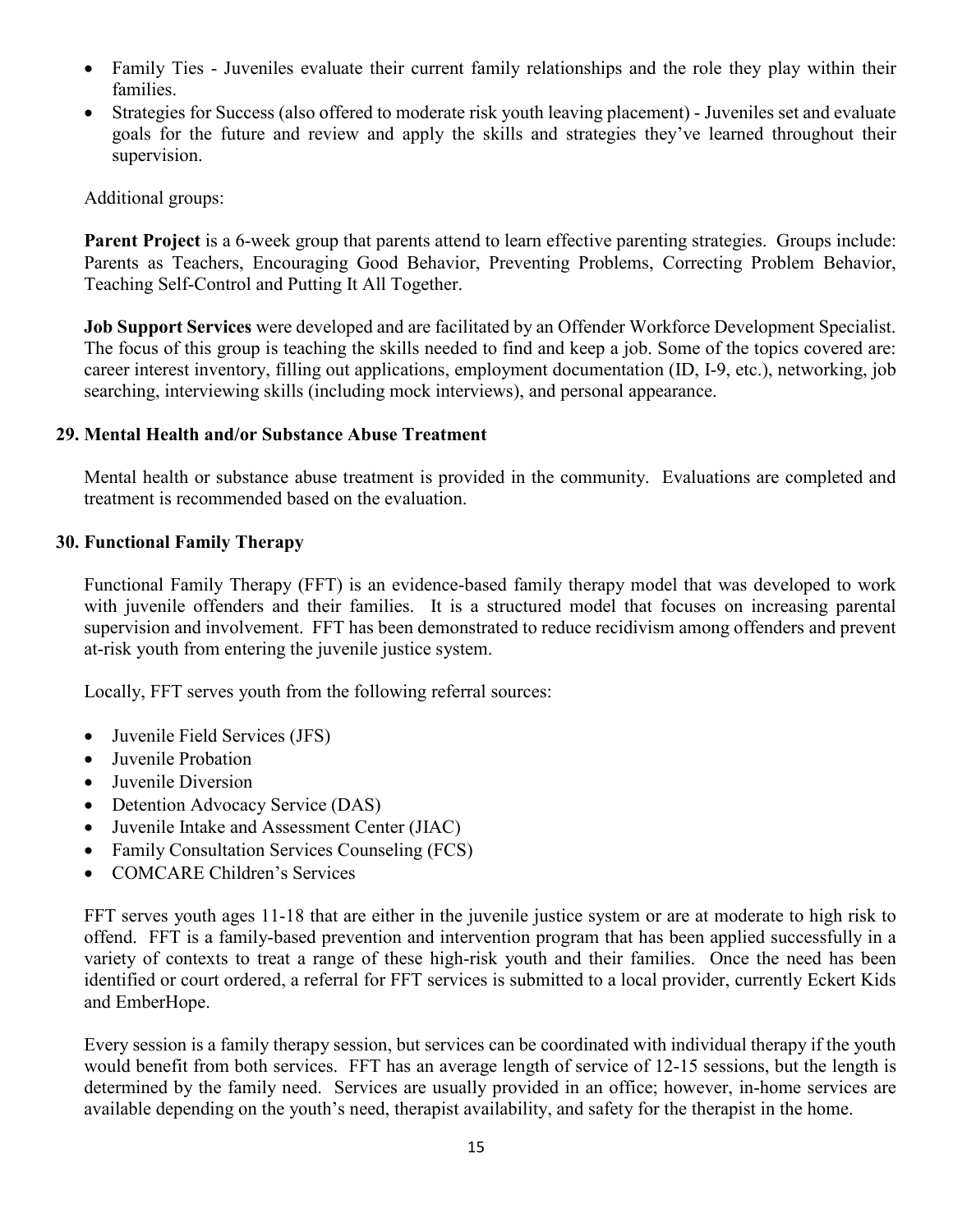The outcomes indicate (1) improved family functioning at the end of therapy; (2) reduced JIAC intakes in the year following FFT; and (3) a low number of new charges in the year following family therapy.

## <span id="page-15-0"></span>**31. Intensive Supervision By Juvenile Field Services (JFS)**

Juvenile Field Services (JFS) places an emphasis on public safety and preventing future offenses through the use of evidence-based correctional practices and services, education, employment and enhancing positive family impacts on the offender's behavior. Juveniles are supervised by Intensive Supervision Officers (ISOs) and placed on levels based on their level of risk to reoffend as determined by the YLS/CMI. Random urinalysis and breath analysis tests (UAs and BAs) are collected to detect drug use. Regular contacts with employers, educators, treatment providers, caregivers and the offender are characteristic of this program. In some cases, electronic monitoring is used to restrict freedom and provide sanctions for minor violations of the conditions of supervision. This restricts the offender's mobility to the home or other approved locations.

### **Juvenile Intensive Supervision Program (JISP)**

Juvenile Intensive Supervision Program (JISP) is an intensive community-based program providing services to juveniles that are placed on intensive supervision probation by the Court (see Probation – Box #27).

#### **Case Management**

Case management consists of a wide variety of work that is done with juvenile offenders in, or at risk for going into, the court ordered custody of Kansas Department of Corrections - Juvenile Services (KDOC-JS). Case management of this juvenile offender population requires complex skills to assess and address the problems that bring juvenile offenders and their families into the juvenile justice system. Some juveniles served by this program are placed outside their family homes in a variety of settings including: detention, resource homes, residential treatment facilities, and independent living programs. ISOs work to ensure that public safety is addressed, that juvenile offenders are held accountable for their behavior, and that juvenile offenders learn the social and cognitive skills necessary to become law-abiding, productive members of society. ISOs accomplish this by conducting thorough assessments; developing a case plan with the cooperation of the juvenile offender, their family and other significant parties in the community; contracting for services that address the concerns outlined in the case plan; and providing supervision and monitoring of the juvenile offender's behavior and progress in the program. (KDOC-JS Supervision Standards – Glossary of Terms)

### **Success (Accountability) Panel**

This panel is made up of community volunteers who meet with youth under supervision of Juvenile Field Services who are residing in the community. Volunteers attend an orientation and background checks are completed before participating on the panel. The Success Panel will discuss supervision violations, the youth's goals, their successes, their strengths, and help identify additional service needs. The Success Panel's purpose is to hold the youth accountable for their actions while providing motivation and encouragement to become successful members of the community by staying crime-free and focusing on their goals. A youth may be invited to a panel meeting given these circumstances:

• **Welcome Panel:** The Welcome Panel is for youth recently released from the Juvenile Correctional Facility (JCF) **OR** youth recently placed on Juvenile Intensive Supervision Program (JISP). At this meeting the youth, their family/supporters, and the community volunteers will be introduced to each other. The youth will tell the panel about their accomplishments/progress at the JCF **OR** on JISP. This meeting will involve identification of their strengths, successes, violations, and barriers they have in meeting their supervision conditions. The panel will give suggestions for overcoming barriers and collaborate with the youth to complete a Success Plan to help them reach their goals.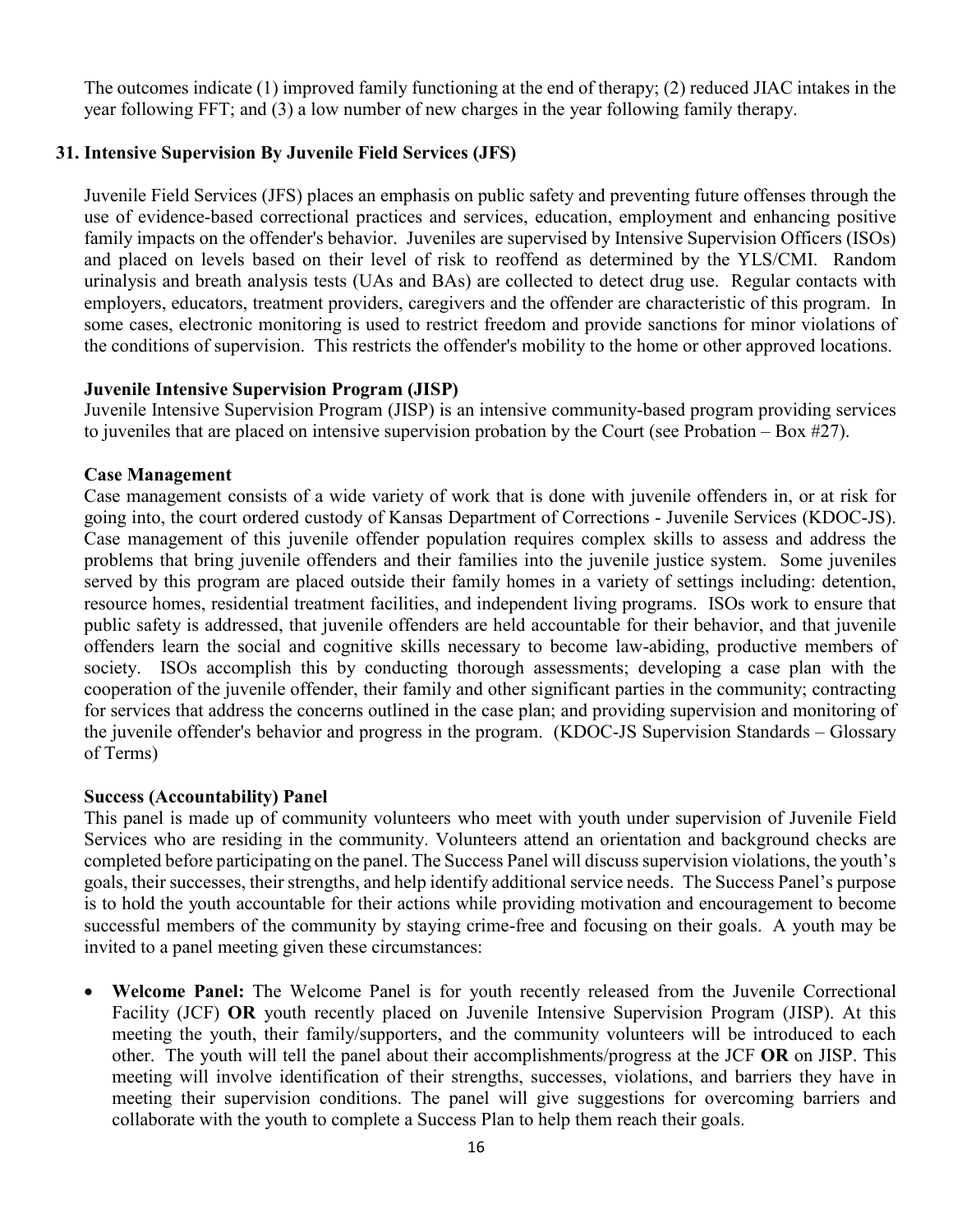- **Intervention Panel:** A youth is referred to the Intervention Panel if they are struggling to meet one or more the requirements of their supervision/court-ordered conditions. This meeting would involve identification of their strengths, successes, violations, and barriers they have in meeting their supervision conditions. The panel will give suggestions for overcoming barriers and collaborate with the youth to complete a Success Plan to help them reach their goals. Barriers may include truancy, unemployment, substance use, lack of participation in recommended services, etc. This panel is used as an intervention/response for the youth, and a referral should be made before filing a probation violation.
- **Graduation/Celebration Panel:** A youth is referred to the Graduation/Celebration Panel for successfully overcoming a major barrier, completing a major goal, and/or is completing their supervision. This meeting would consist of celebrating their accomplishments, discussing their goals for the future, and feedback from the community volunteers.

Youth are often asked to come back for a **Review Panel** to review their Success Plan, update the Success Plan if needed, and be provided encouragement by the community volunteers.

## <span id="page-16-0"></span>**32. Violation of Probation**

If the youth does not follow the court orders or the supervision agreement, then a probation violation (PV) can be filed by the Court Service Officer (CSO) or the Intensive Supervision Officer (ISO). The CSO or ISO prepares the PV outlining the alleged violations, submits it to the District Court Clerk's Office and a court date is scheduled. At the hearing, the Assistant District Attorney and the juvenile's defense attorney present arguments about the violation. A social update is prepared by the CSO or ISO which outlines the youth's case. The Judge will then rule whether or not the juvenile is in violation of probation. At this time, the Judge may give a sanction to the juvenile and place them back on probation with the same terms and conditions or add new conditions and terms. Other options available to the court are to place the youth in the custody of the Kansas Department of Corrections - Juvenile Services (KDOC-JS) for a direct commitment to the Juvenile Correctional Facility, if the youth meets criteria outlined in the placement matrix, or as eligible, be diverted from the Juvenile Correctional Facility for placement in a Youth Residential Facility or ordered to a short term alternative placement (see Short Term Alternative Placement – Box #33).

### <span id="page-16-1"></span>**33. Short Term Alternative Placement**

To be eligible for a short term alternative placement the youth must be adjudicated of specific offenses outlined in the state statute (typically sex offenses), the victim resides in the home and a safety plan with DCF cannot be developed, and there are no Child In Need of Care (CINC) issues that would warrant a case to be filed. Youth in these alternative placements should not extend past three (3) months, unless it is modified as outlined by statute.

### <span id="page-16-2"></span>**34. Emergency Shelter, Therapeutic Foster Home, Community Integration Program**

# **Emergency Shelter – Juvenile Residential Facility (JRF)**

The purpose of placement in an emergency shelter shall be documented in the facilities program description. The general program description approved by the Department for Children and Families Prevention and Protective Services for each facility shall include but not be limited to:

- 1. Goals of the program
- 2. Resident Behavioral Treatment System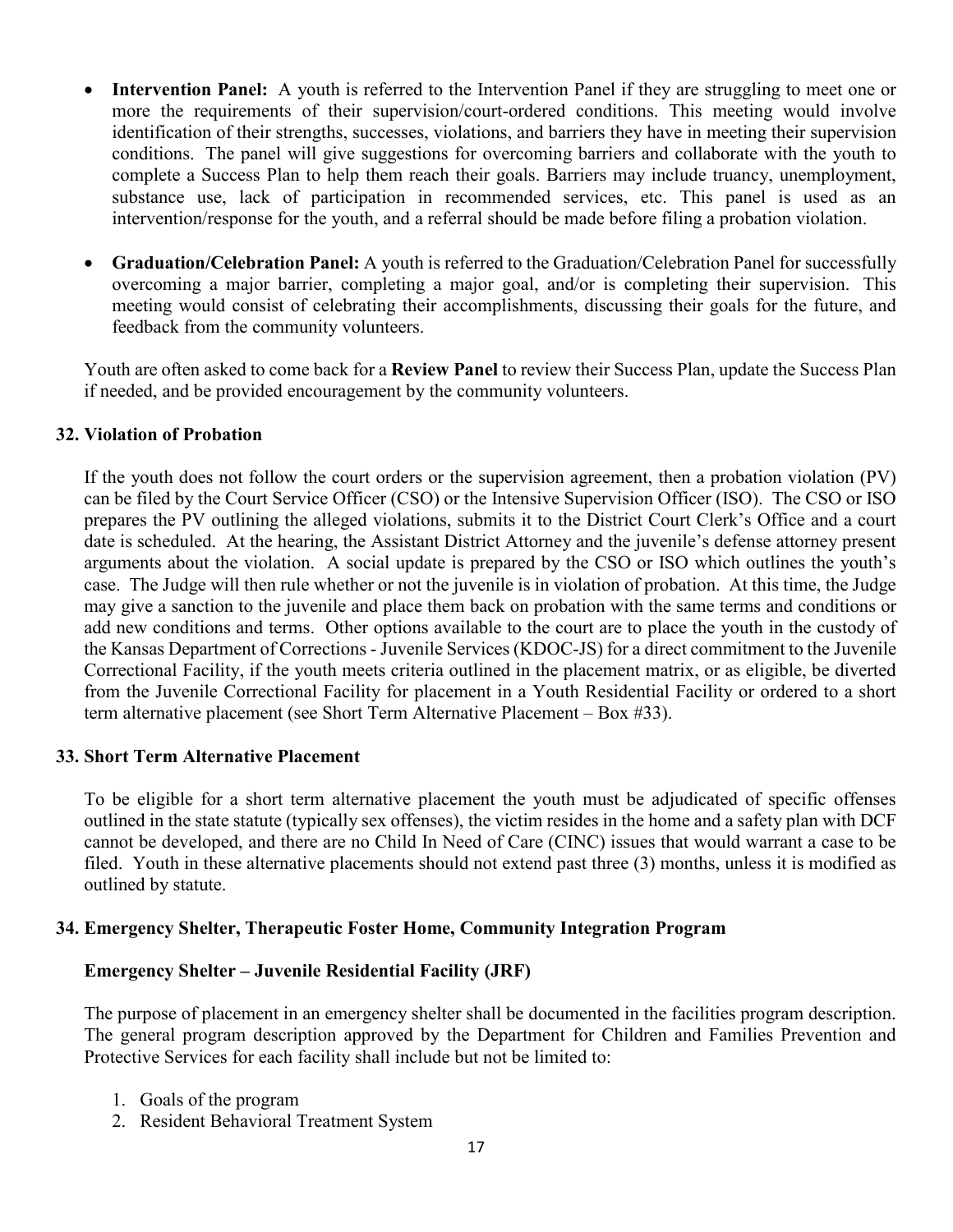- 3. Job Descriptions
- 4. Policies and Procedures
- 5. Daily living activities
- 6. Health services
- 7. Recreation activities
- 8. Visitation policies

## **Therapeutic Foster Home**

Therapeutic Foster homes are out-of-home care by foster parents with specialized training to care for a wide variety of adolescents, usually those with significant emotional, behavioral or social issues, or medical needs. Youth who are on Conditional Release (see Conditional Release – Box #38) or are sentenced to a short term alternative placement may be placed in a therapeutic foster home.

## **Community Integration Program (CIP)**

CIP is available to youth who are ready to live independently in their own apartment and need financial assistance to start that process. It is a program for eligible youth in KDOC-JS custody who meet the following identified criteria: 18 or older, graduated from high school, score low or moderate on YLS/CMI, completed independent living skills class, not on courtesy supervision from another jurisdiction, and have a reintegration goal of Other Planned Permanent Living Arrangement (OPPLA). The ISO would complete the application process for the eligible youth, and if accepted, KDOC-JS will pay 100% of the CIP for first two months, 75% for months three and four, 50% for month five and 25% for month six. Startup costs are also included in the initial CIP payment. Youth over 21 and undocumented individuals shall not be excluded from this program.

## <span id="page-17-0"></span>**35. Review Hearing**

At a review hearing, the Judge is presented with the juvenile's current situation and current behaviors. The Court Service Officer, Intensive Supervision Officer, District Attorney, or the youth can request this hearing through the youth's attorney. At this time, the Judge may rule to continue with current orders or modify the current court orders. The Judge may deem that supervision is no longer necessary and close the juvenile's case.

### <span id="page-17-1"></span>**36. Juvenile Correctional Facility (JCF) Commitment**

Admission to a Juvenile Correctional Facility (JCF) requires a court order. The minimum and maximum sentences are determined by the sentencing matrix at the sentencing hearing. Youth may earn good time credit for the time they spend in the Juvenile Detention Facility (JDF). The Kansas Juvenile Correctional Complex (KJCC) is currently the only JCF in Kansas. All youth who have been directly committed are placed at KJCC, initially in the New Admit unit. They are housed in this unit for the first 21 days they are there. In those 21 days, multiple assessments are completed in order to plan services for the youth. The assessments include, health, the Youthful Level of Services Case Management Inventory (YLS/CMI), mental health, substance abuse evaluations, sex offender evaluations (if applicable), recreational needs or limitations, and religion needs. These assessments are completed both formally and informally with the youth and KJCC staff. Through the information gathered in the assessments about the juvenile, a case plan is created. This plan is used to guide the treatment provided to the youth in the facility. All youth are assigned a counselor and have access to a psychologist.

After the initial 21 days, the youth is assigned to a unit. There is a separate unit for youth adjudicated of sexual offenses (SO) and a separate unit for youth with persistent mental illness. All other youth are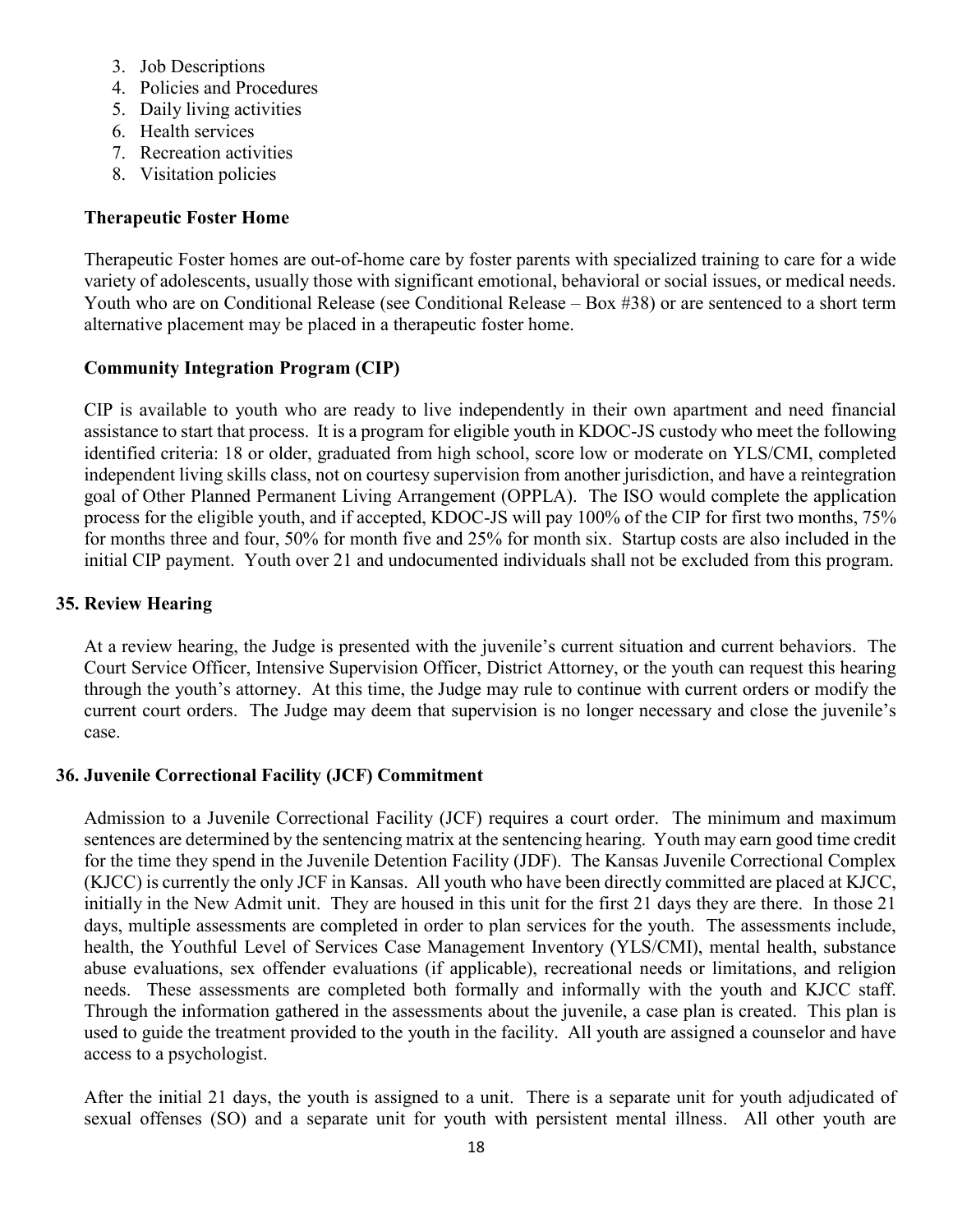considered general population. The day usually starts at 6:00am. Youth eat breakfast, and take their medication (if applicable). School starts at 8:30am and ends at 3:15pm. After school, the youth participate in programming addressed in their case plan. After programming is complete, the youth are able to receive free time on their unit, focus on hygiene, and do chores.

There are opportunities for youth to participate in vocational training. This includes textiles, OSHA certificates, environmental technology, pine crafts, welding, and food services. Youth who have earned their GED or high school diploma may be employed at the facility. Some of the job opportunities include working in the commissary, laundry, greenhouse, textiles, etc. Re-entry services are provided to help prepare the youth to return to the community and find employment.

While at the JCF, juveniles are able to earn good time credit towards their sentence. Good time credit is earned by having good behavior and meeting facility expectations. How much good time a juvenile can earn is based on the offender classification and time assigned to the facility. Youth are able to earn levels based on their behavior, which is accomplished through a point system. With each level increase, the youth is able to earn more privileges. This includes more phone calls, more envelopes to write letters, more items allowed in their room, ability to purchase goods from the canteen, and to have more pictures in their room.

# <span id="page-18-0"></span>**37. Detention Facility**

Juvenile offenders may be held at the Juvenile Detention Facility (JDF), or Sedgwick County Adult Detention Facility (SCADF) if over 18, pending their transport and admission to the Juvenile Correctional Facility.

# <span id="page-18-1"></span>**38. Conditional Release/Community Placement and Supervision by Juvenile Field Services (JFS)**

There is a mandatory period of aftercare supervision (sentencing matrix) determined at sentencing. Youth released from a Juvenile Correctional Facility (JCF) are on conditional release (CR), which is comparable to "parole" for juvenile offenders in Kansas. The court's jurisdiction with juveniles ends at 23 years of age. When youth are released, they live at home/with a relative or at a Kansas Department of Corrections - Juvenile Services (KDOC-JS) placement.

The terms and conditions of the conditional release are set by the Intensive Supervision Officer (ISO) and the JCF at the pre-release conference outlining the supervision requirements. This may include substance abuse counseling, mental health services, educational requirement, etc. The client reports to their ISO based on their risk level and supervision needs.

Juvenile Field Services (JFS) provides supervision and case management for youth returning to the community from juvenile correctional facilities on conditional release. Juveniles served by this program are placed in their family homes, detention, resource homes, residential facilities, treatment programs and independent living programs.

Some youth are ordered direct discharge upon completion of their court ordered direct commitment term. These youth are released from the JCF, with no additional aftercare supervision.

# <span id="page-18-2"></span>**39. Non Compliance**

When a juvenile is released from a Juvenile Correctional Facility (JCF), they are typically placed on Conditional Release (see Conditional Release – Box #38). If the youth is not complaint with the conditions of the release, a Motion to Modify/Revoke is filed by the ISO. The youth may or may not be detained at this time. Detention is determined on a case by case basis.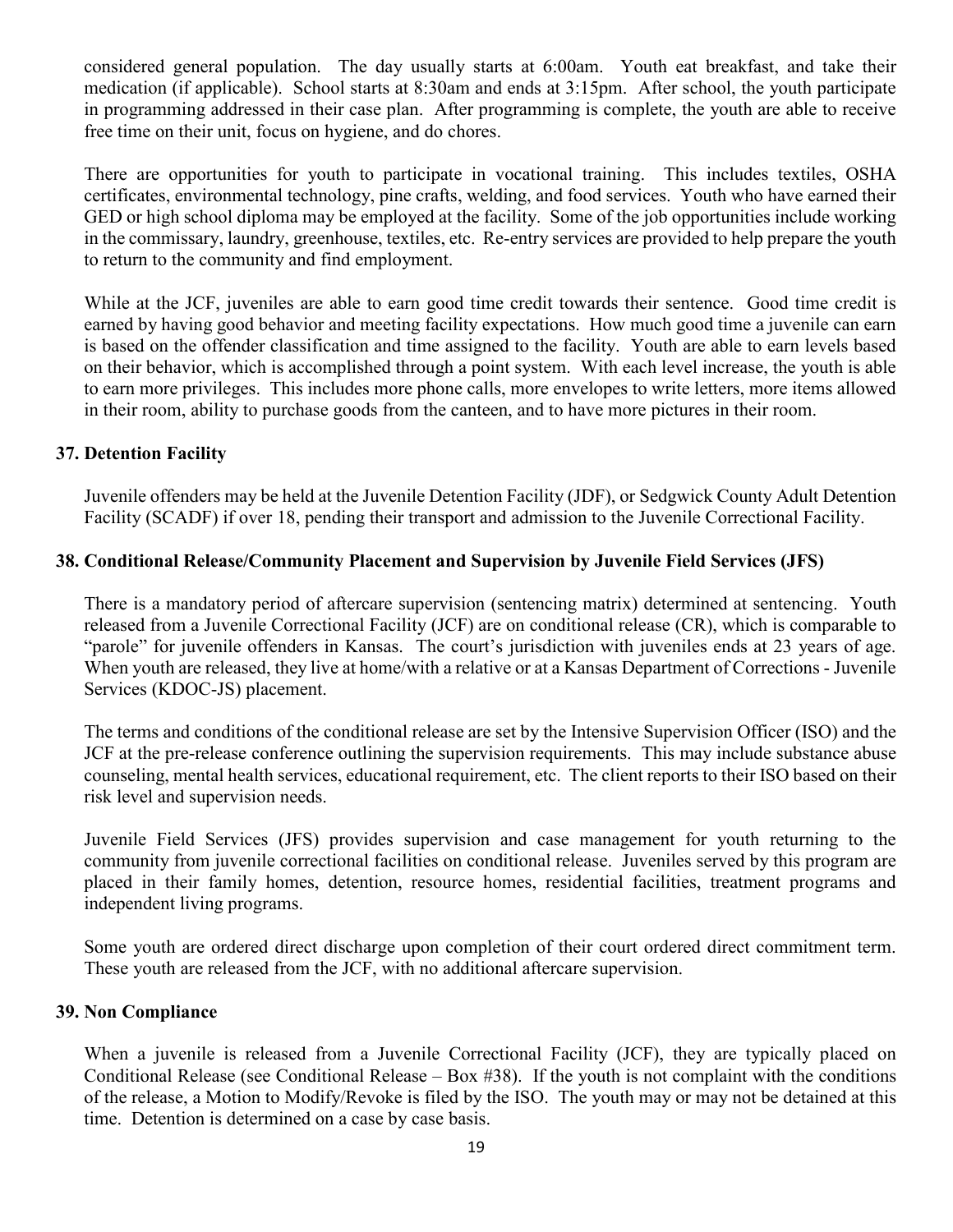#### <span id="page-19-0"></span>**40. Revocation Hearing**

At the Revocation Hearing, the Assistant District Attorney and the juvenile's defense attorney present information about the case. The Intensive Supervision Officer (ISO) assigned to the case provides a report to the court giving reasons why the Motion to Revoke/Modify was filed. The Judge will either modify or revoke the conditional release. Modification can include increasing the amount of time on conditional release or other conditions deemed appropriate for the situation. If the Judge chooses to revoke conditional release, the juvenile will be returned to the Juvenile Correctional Facility (JCF). The time at the correctional facility and the length of conditional release will be determined using the sentencing matrix.

#### <span id="page-19-1"></span>**41. Juvenile Commitment Diverted from a JCF**

Youth in this group would otherwise qualify for a direct commitment to a Juvenile Correctional Facility (JCF) but are placed in the custody of the secretary for placement in a Youth Residential Facility (YRF) instead. Eligibility for the Direct Commitment is based on the severity level of the crime, prior adjudications, and the recommendation of the CSO or ISO. Youth that are diverted, remain detained at the Juvenile Detention Facility (JDF) or Sedgwick County Adult Detention Facility (SCADF) pending appropriate placement. The length of time in placement is determined by the Judge.

#### <span id="page-19-2"></span>**42. Juvenile Residential Facility in Lieu of JCF**

Youth who are sentenced to a Juvenile Residential Facility in lieu of the Correctional Facility will be placed at the Residential Facility to serve their term of commitment and will not go to the Correctional Facility. While at the Residential Facility, youth will participate in services in the community and work towards completing their court orders.

#### <span id="page-19-3"></span>**43. Compliance**

Compliance is reached when the juvenile follows all court orders and conditions of their supervision. The court orders and conditions vary because each youth has different risks and needs.

#### <span id="page-19-4"></span>**44. Discharge**

When all of the conditions and court orders have been met, the Intensive Supervision Officer (ISO) or Court Service Officer (CSO) completes a Probation Completion Order, which is signed by a Judge. The document is taken to the Court Clerk's Office and the discharge is entered into the system. The ISO or CSO contacts the juvenile and their parent to inform them they are no longer on probation or under the court's jurisdiction in the case(s) they were on probation for.